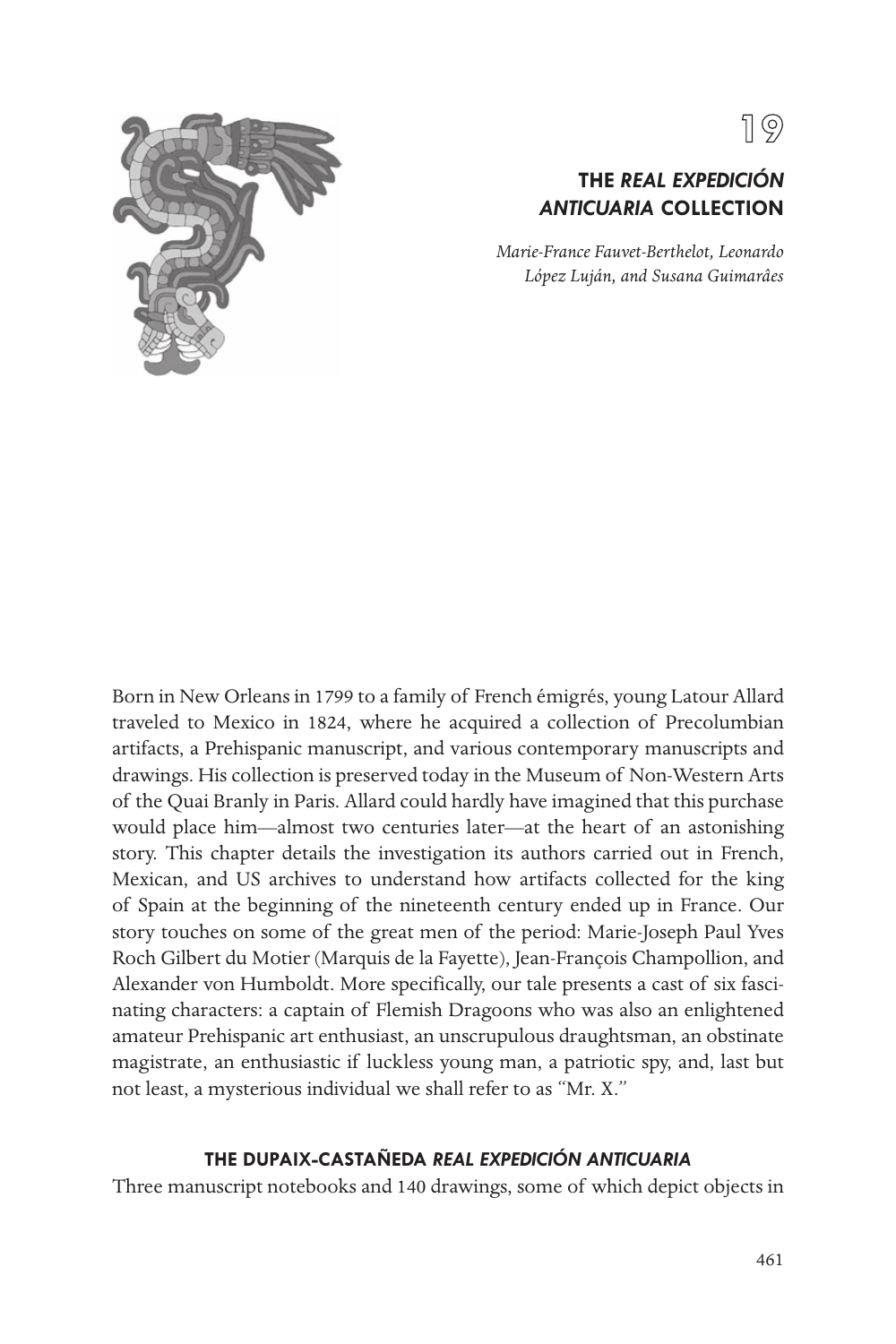the Latour Allard collection, make up the warp of our tapestry, woven in 1821. Our story unfolds while the Colony of New Spain was living out its final days and the new Mexican nation was being born. These drawings, representing Mexican artifacts, were published in three European books. Two appeared in the nineteenth century: *Antiquities of Mexico* was published in London in 1831 under the aegis of Lord Kingsborough, while *Antiquités mexicaines* was produced in Paris in 1834 by the abbot Jean-Henri Baradère. The third volume, *Expediciones acerca de los antiguos monumentos de la Nueva España: 1805–1808*, was published in Madrid in 1969 by José Alcina Franch. The drawings incorporated in all three volumes were made by Guillermo Dupaix (ca. 1750–1817) and José Luciano Castañeda (1774– ca. 1834), who drew them as part of the *Real Expedición Anticuaria*, commissioned by King Charles IV of Spain. The purpose of the *Royal Expedition in Search of Antiquities*, conducted between 1805 and 1809, was to collect documents pertaining to the antiquities of New Spain so the Spanish Crown might better know that distant colony's past and more greatly appreciate its artistic traditions.

As early as 1803 Ciriaco González Carvajal, a naturalist, antiquarian, and honorary member of the Royal Academy of San Carlos, wrote of New Spain: "The country abounds in monuments for which nobody cares, and which would still be quite useful to document its history." He added, for the benefit of Viceroy José de Iturrigaray (1742–1815): "I have heard of a captain of the Dragoons, don J. Dupée [*sic*], of Flemish nationality, who, without the help of anyone and motivated by his inquiring nature, has made many useful discoveries in this field, in spite of many difficulties and many dangers" (AGN, Historia, vol. 116).

Clearly, Dupaix was the man for the task. An Austrian born in Luxemburg, he received a French education. Dupaix arrived in New Spain in 1790, where "he enroll[ed] in the regiment of the Dragoons of Mexico, where he ha[d] a rather dull career without ever going into battle" (Estrada de Gerlero 1994: 191). A man with an inquiring mind, Dupaix had earlier traveled to Greece and Italy, knew Egyptian art, and was a connoisseur of the arts of ancient Mexico. He often manifested his displeasure over the way people in Europe talked about the ancient Mexican civilizations, especially Alexander von Humboldt, who at the time was rather influential in such matters and considered that the local populations were at best only half-civilized.

Dupaix accepted the royal mandate (*real comisión*) on October 4, 1804 (ibid.: 195), and asked Viceroy Iturrigaray "for a draughtsman versed in the drawing of objects and plans, for which [he] propose[d] Don José Castañeda, who has been a student at the Royal Academy of San Carlos in New Spain . . . as well as Don Juan Castillo, retired Dragoon Sergeant, to write up their accounts . . . also for two soldiers from the Dragoon corps, trusted men, to help them during their trek in difficult regions" (AGN, Historia, vol. 116).

With his four helpers, Guillermo Dupaix was entrusted with the mission of evaluating ancient sculptures and monuments throughout New Spain; he was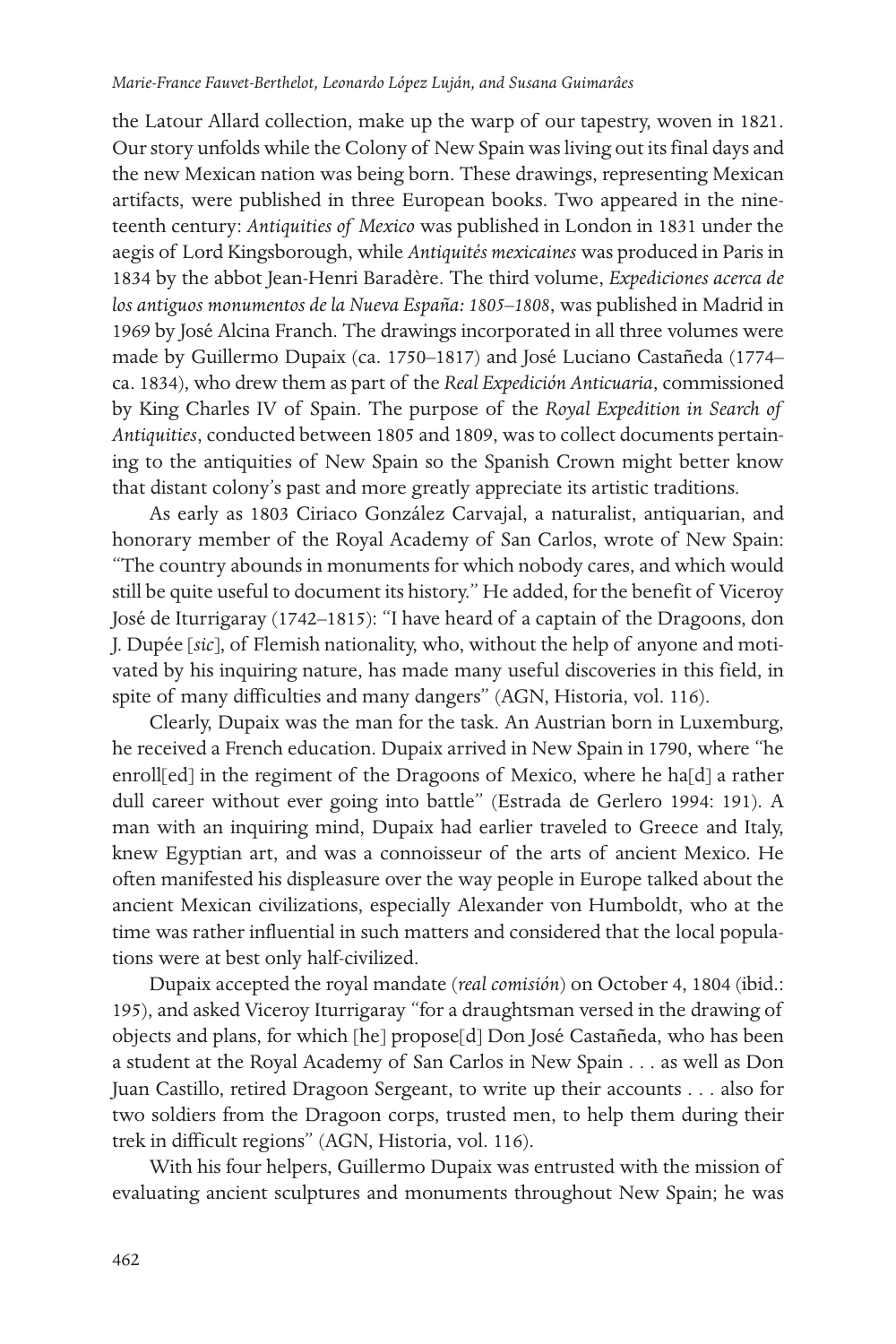to describe and make drawings of them while leaving them in situ. The results of his labors had to be written in triplicate, as ordered by the Spanish Crown for any official document it commissioned.

The *Real Expedición Anticuaria* incorporated three forays, exploring vast tracts of land throughout the country. Between campaigns, important work had to be done in Mexico City; there the field sketches and drawings were cleanly redrawn by Castañeda, and detailed descriptions of the monuments were written up from Dupaix's draft notes. The first of these expeditions lasted four months, from January 5 to May 9, 1805, and covered the present Mexican states of Puebla, Veracruz, and Morelos. A report on this first expedition, in triplicate, was remitted to the viceroy on January 17, 1806.

The second, much longer field expedition lasted fourteen months, from February 24, 1806, to April 1807. It focused on the Basin of Mexico, the present State of Morelos, and the ancient cities of Monte Albán, Zaachila, and Mitla in what is now the State of Oaxaca. The third and final campaign lasted even longer, seventeen months, from December 4, 1807, to May 1809. This exploration revisited Puebla and Oaxaca and, for the first time, included Chiapas: Ciudad Real (today's San Cristóbal de las Casas) and Palenque. An original version of the documents pertaining to the second and third expeditions was given to Viceroy Apodaca in January 1817, with the promise that the other two copies required by the Spanish Crown administration would be remitted at a later date. Dupaix died in June 1817 before he could finish that all-consuming task, but, thanks to Fausto de Elhuyar, the executor of his will, the results of those expeditions were preserved.

# **Elhuyar: Collecting Patrimony**

Always a careful man, Dupaix, having fallen gravely ill, wrote his will in July 1813, choosing as his executor his friend Fausto de Elhuyar (1755–1833). Elhuyar would play a key role in our story. He was the director of the Royal Tribunal of the Mines and the discoverer of wolfram. In his will, Guillermo Dupaix specified what should become of his possessions: "that, after my death, he [Elhuyar] should make the inventory of my possessions, sell or exchange what can be disposed of thus, and that the rest should be sold at public auction in the best conditions to obtain the best value" (UTBLAC G369).

Dupaix's inventory of his possessions was exact: personal drawings, some archaeological objects, and curios. He was careful to specify what had derived from the expeditions—"the objects pertaining to the Antiquities of this Kingdom, which he has collected during his Mission, as well as the Plans and descriptions he made of them, and which belong to the central government" (ibid.)—and to separate them from his own properties.<sup>1</sup>

When Guillermo Dupaix died in 1817, Elhuyar gathered everything that had belonged to him and moved it to the Real Seminario de Minas in Mexico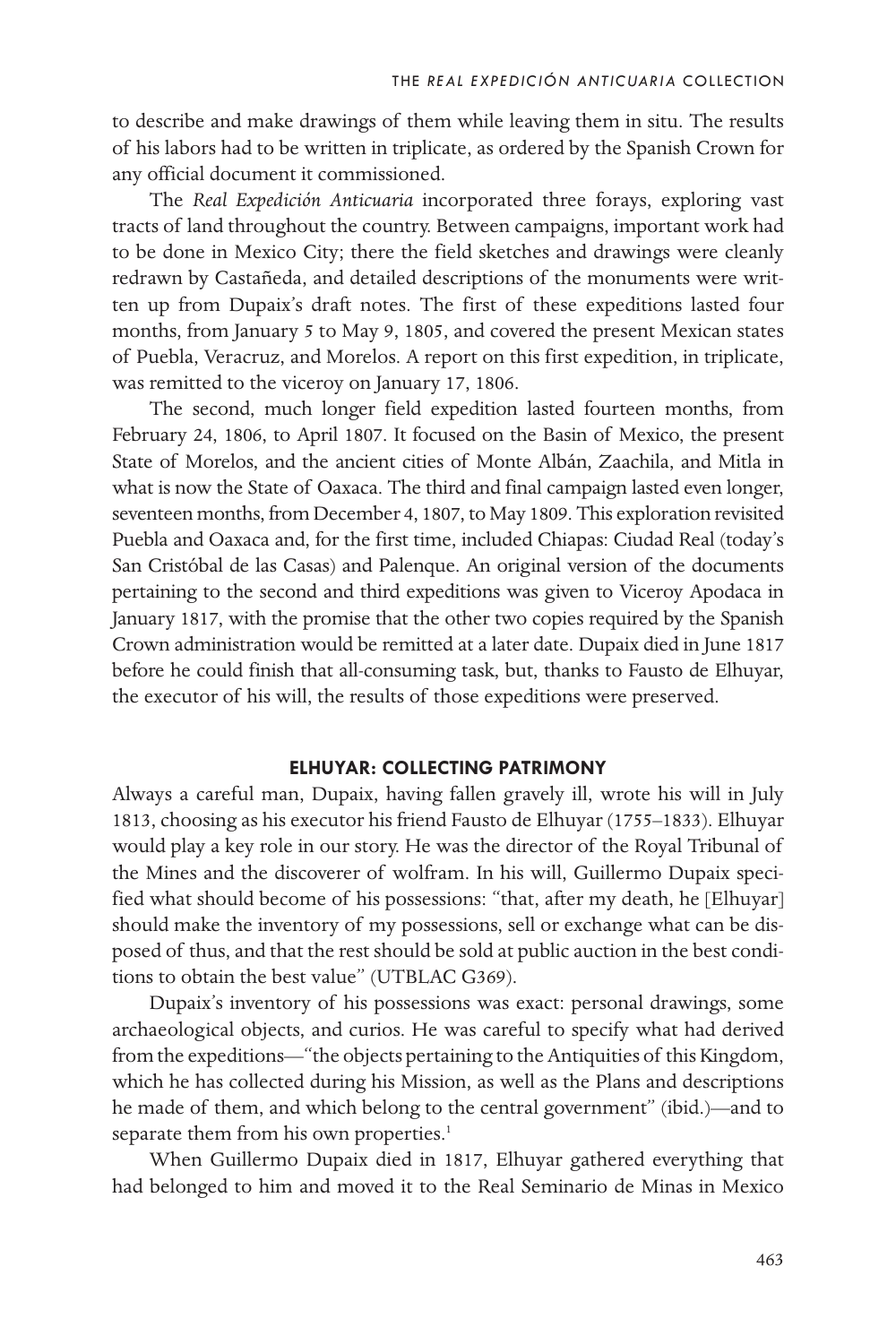*Marie-France Fauvet-Berthelot, Leonardo López Luján, and Susana Guimarâes*



**19.1.** *Greenstone figurine, 70 × 20 × 12 cm. Latour Allard collection (MQB 71.1887.155.13). Photo by Daniel Ponsard.*

City: "Since that person has passed away, I have had his papers and curios placed in a room set aside for that purpose in the Real Seminario de Minas, where they are kept very securely. I saw to it that the required triage was made and everything that pertains to the mentioned antiquities is preserved there, awaiting Your Excellency's decision about what should be done with them"<sup>2</sup> (ibid).

Elhuyar oversaw the completion of the second and third copies of the documents relating to the last two campaigns of the *Real Expedición Anticuaria*: "I think that one should first make sure that the three copies of the Drawings of the two Expeditions, still to be drawn, should be completed, together with their corresponding descriptions so that two sets can be sent to the Court, and the third can be kept in the capital, there to be carefully preserved and annexed to the documents from the first Expedition" (ibid.).

For that task he recommended José Luciano Castañeda, since "nobody can better be recommended than he who was part of the three Expeditions, doing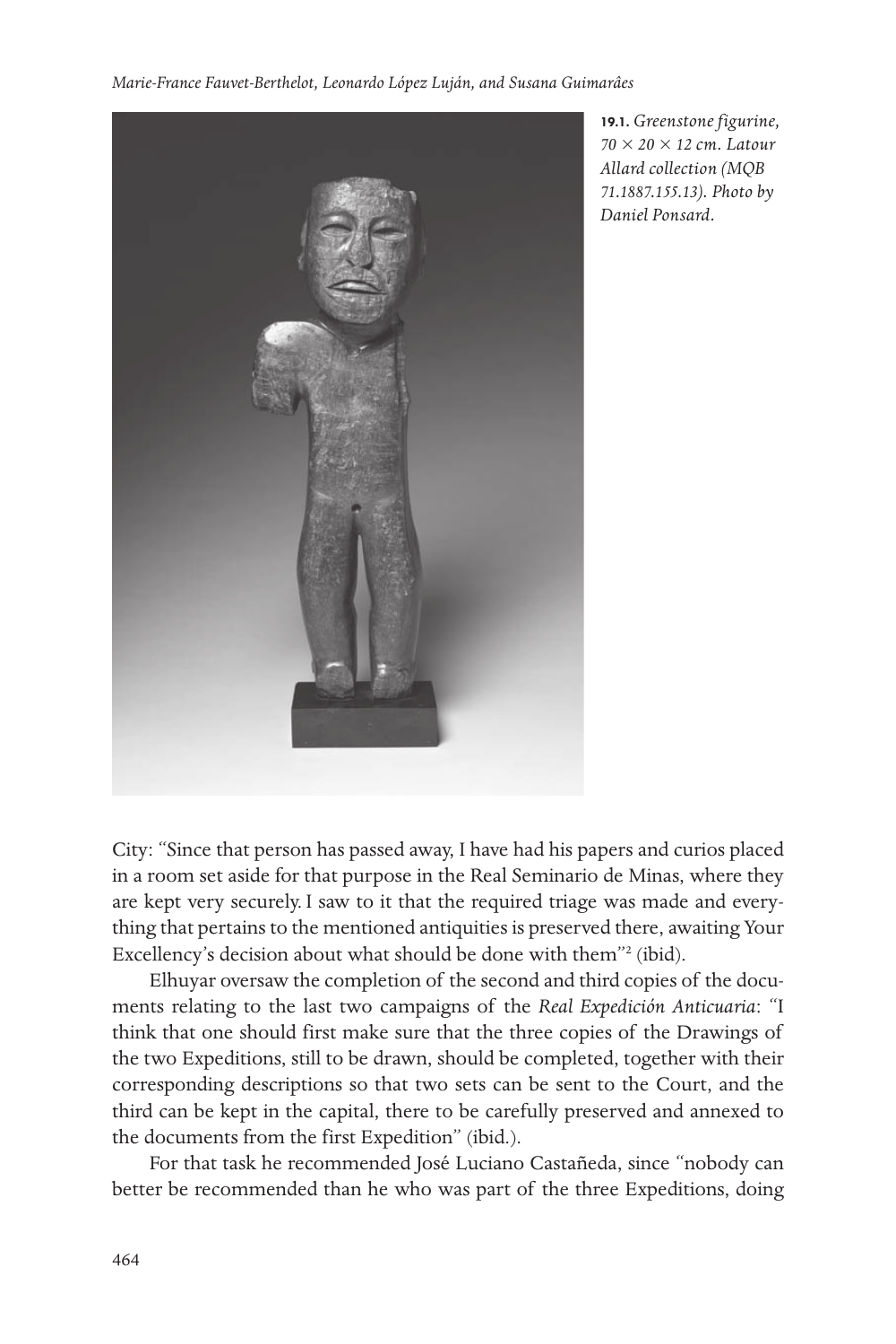the first drafts in front of the objects themselves" (ibid.). So Elhuyar gave the complete works their final form, with Castañeda's help. These various sets of drawings were remitted to the Colonial and Spanish governments. Some were used for the publications referred to previously.<sup>3</sup>

Elhuyar's efforts did not stop there. In 1818 and again in 1819, endorsed by Viceroy Juan Ruíz de Apodaca, Count of Venadito (1754–1835), he brought to the capital many of the pieces collected and drawn by Dupaix and Castañeda during the *Real Expedición Anticuaria*. When one reads documents in the American archives that mention those pieces, one is amazed at the remarkable organization of such a large-scale operation. A precise list was established of the "original American antiquities of medium size recognized by Don Guillermo Dupaix in various places of this Kingdom, and mentioned in the drawings and the descriptions of those three Expeditions" (ibid. G373) that were to be collected.<sup>4</sup>

Documentation during each campaign included a description of the objects, specifying their materials, dimensions, and provenience. The project tried to gather—in some cases to no avail—72 objects from 20 different places: 15 of these had been inventoried during the first expedition, 55 during the second, and 2 during the final campaign. There are 69 stone sculptures, 1 ceramic artifact, 1 of wood, and 1 of copper. The artifacts incorporate 27 human figures, 18 animals, 8 plant forms, 10 glyphs, and 9 ritual objects.<sup>5</sup>

The viceroy's endorsement allowed Elhuyar to enlist the help of local authorities to complete the operation. On December 14, 1818, he sent the list to the viceroy so the objects might be collected. Precise recommendations were made for recovery; if some objects were too heavy or the roads in too poor a state, it was specified that a stonecutter should chip away the part that was not sculpted: "as to the problem caused by their weights, I believe that in most cases it can be solved by cutting away matter, when the pieces are not sculpted on all sides or on all faces, a task that any stonecutter can perform on several of them" (ibid.).<sup>6</sup>

He continued:

It has been indicated where certain monuments are integrated within the walls of the houses or of other buildings, from where they will have to be taken, to be replaced by other stones or even just by masonry; though these modifications are minor and can easily be done by the building owners themselves, the under-delegates will have to persuade them to do the work, showing them the collecting is done for the honor of the kingdom and of the Nation, which may even at the same time overcome the misgivings a number of them could have to see the pieces disappear. (ibid.)

Finally, Elhuyar even proposed bringing back pieces not mentioned by Dupaix, "and urged the sub-delegates to collect and send back monuments that are not in the inventory" (ibid.). The "sub-delegates" were the local representatives of the vice-regal government.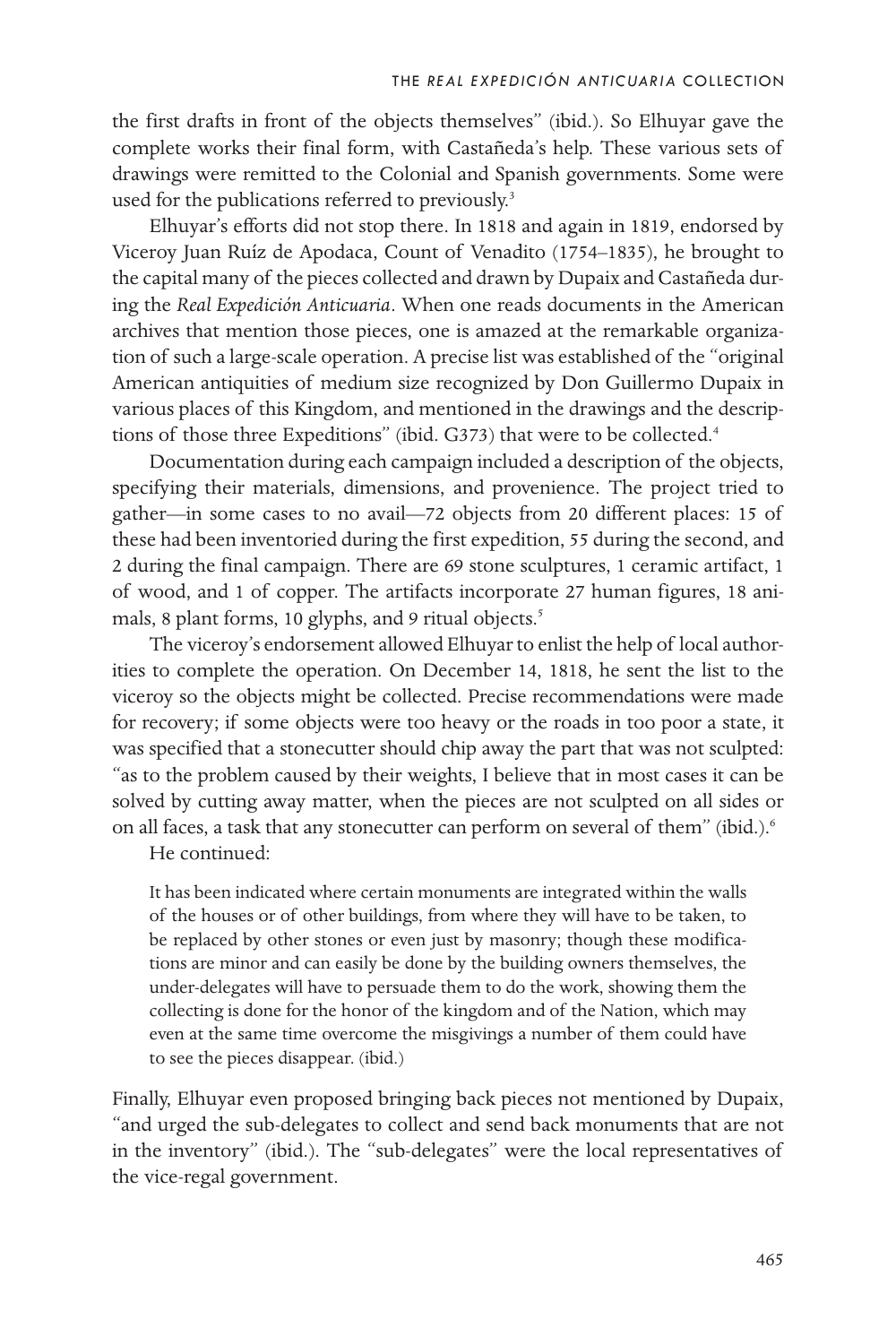Events proceeded quickly. In January 1819 orders were sent to the intendants of Mexico City, Puebla, Veracruz, and Oaxaca, as well as to the governor of Ciudad Real de Chiapas. The intendant of Veracruz asked who was to pay for the costs of transportation, the one in Puebla said the monolith in Huauhquechula was too heavy and its weight could not be lightened because the stone was full of engravings, and the governor of Chiapas affirmed that one of the pieces requested had been stolen. The question also arose as to whether some of the pieces should be sent to Spain. The response was that royal finances would pay for transportation from Veracruz, that the monument in Huauhquechula would remain in place, and that, as far as Spain was concerned, all the antiquities would remain in Mexico (ibid. G245, G373).

# **Latour Allard's Astonishing Acquisition**

Once the artifacts arrived in Mexico City, their history becomes somewhat sketchy. This is understandable given that Mexico, recently independent, was in turmoil. One cannot tell for certain where the collection was deposited, although it is probable that it was combined with the documentation of the *Real Expedición Anticuaria* in the Real Seminario de Minas. However, after Mexico's independence, Fausto de Elhuyar, still faithful to the Spanish Crown, returned to Spain in 1822. According to Elena Estrada de Gerlero (1994: 194): "The material from the *Real Expedición*, as well as from the personal travels of the Flemish connoisseur of antiques, had been deposited by Elhuyar in a safe place within the Real Seminario de Minas; shortly after his departure from the country, it went on to form part of the new National Museum, created after the independence of Mexico by Lucas Alamán."

The artworks brought back to Mexico City would probably have been shipped to the Spanish king if New Spain had remained a colony. However, since Mexico had won its independence in 1821, the artifacts became the patrimony of the new Mexican nation. In fact, they should have been brought to the Mexican National Museum, founded in 1825. How was it that pieces collected for New Spain or for the Mexican nation ended up being sold to a private individual?<sup>7</sup>

Toward the end of 1824, Latour Allard, then age twenty-five, was traveling in Mexico and acquired at auction an archaeological collection that according to the description by Tomás Murphy, contained:

1st 180 idols, statues, some of them complete, some damaged, snakes and other animals and a number of low reliefs etc, 2nd 120 excellent drawings, very well done, representing the monuments found by Captain Dupaix in Palenque Viejo and in the palace in Mitla, in the province of Chiapa located between Oaxaca and Ciudad Real de Guatemala. There are also other drawings from various origins, among which a complete representation of the circular stone [Tizoc Stone] that is in the University in the city of Mexico. 3rd a book compris-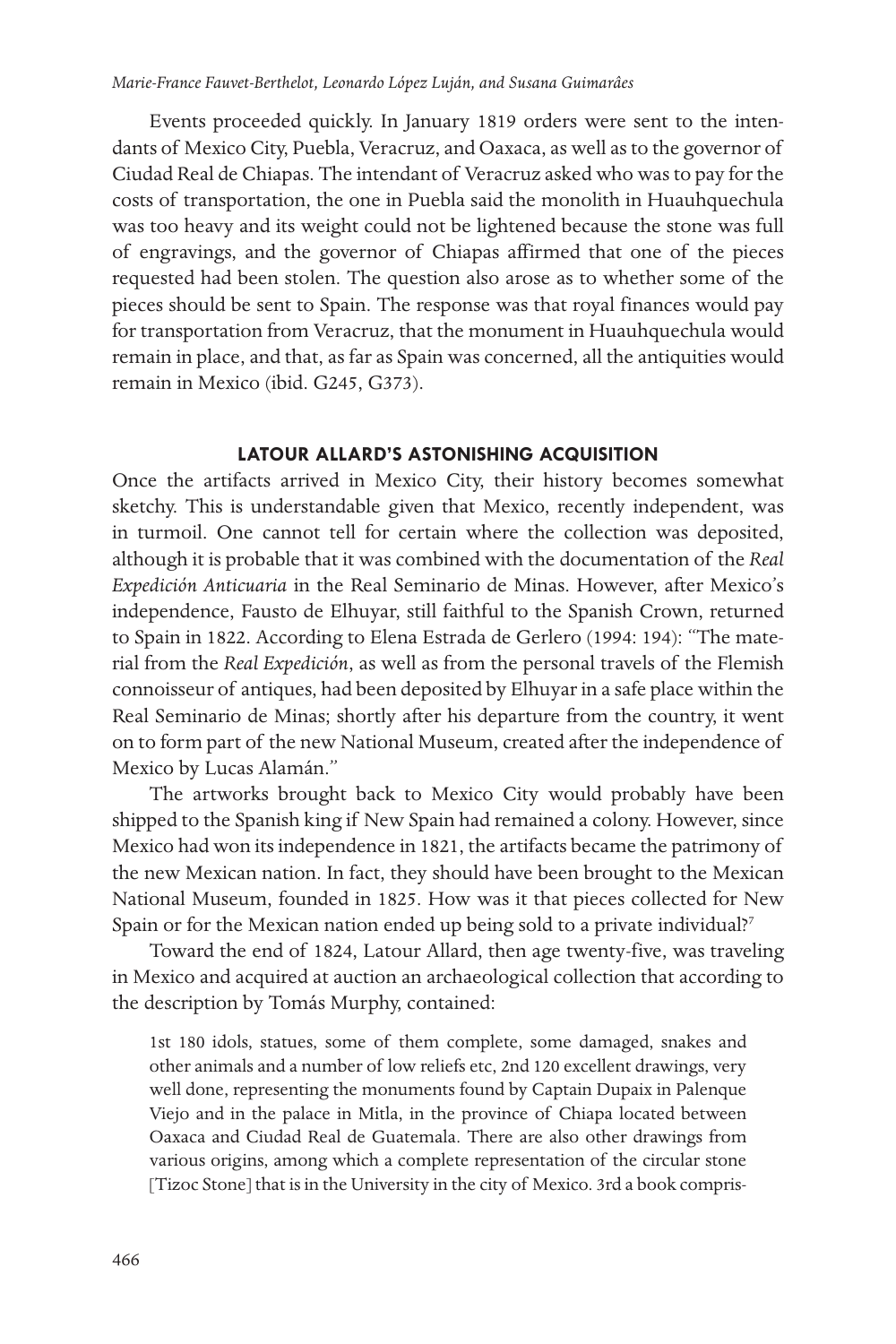#### The *Real Expedición Anticuaria* Collection



**19.2a.** *Coiled rattlesnake with human face emerging from mouth. Dense gray volcanic stone; 47.7 × 19.8 × 26.7 cm. Photo by Daniel Ponsard.* 



**19.2b.** *Drawing by Aglio 1831. Latour Allard collection (MQB 71.1887.155.19).*

ing twelve folios in maguey paper, full of symbolic paintings . . . which once belonged to the famed Boturini. (AHSRE 3–3–3888, 1827)

We will meet Murphy again shortly. Latour Allard shipped his collection to France in 1825. But who did he buy it from, and how was it transported to France?

Thanks to a document that recently came to light in the archives of the Mexican Ministry for Foreign Affairs, we have been able to reconstitute the story of an astounding auction carried out by Castañeda. Indeed, it was he—the faithful draughtsman of the *Real Expedición Anticuaria*—who disposed of that collection of archaeological objects, manuscripts, and drawings, which by then had become the property of the new Mexican nation. Castañeda took advantage of Dupaix's death and of the profound changes occurring within the country to reimburse himself for the many hours of work he had put in without pay for the Spanish government.<sup>8</sup> The local situation must have been very murky indeed if he could organize such a public auction without question. Undoubtedly, Mexico's priorities at the time must have been other things. Castañeda's auction soon gained a certain fame, if not notoriety, and this is where a new character enters our story: Tomás Murphy.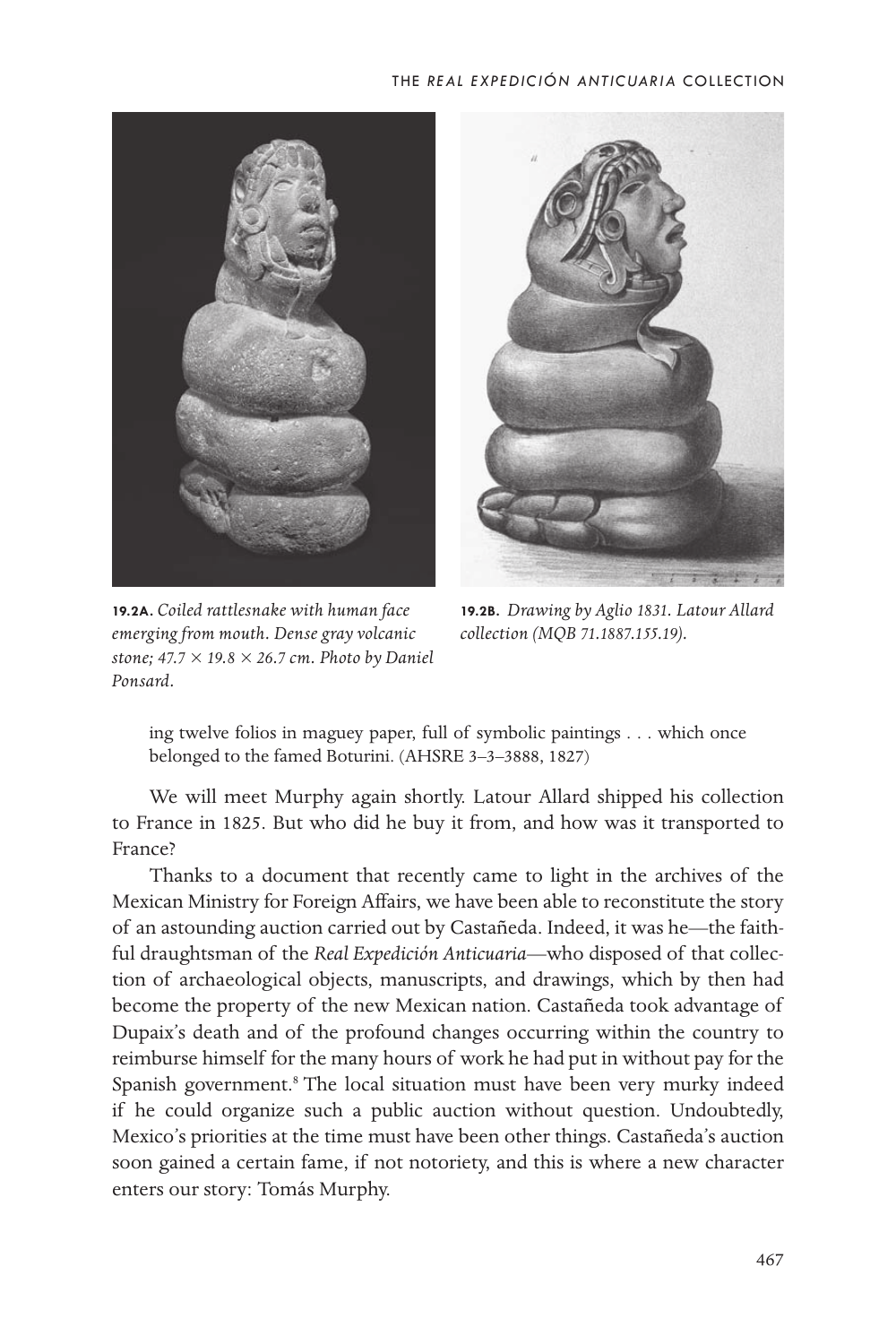# **Tomás Murphy and the Troubled Young Mexican Republic**

Tomás Murphy was the son of an Irish expatriate with the same name. On February 26, 1824, he was sent to London, where Mexico had recently opened its first and only European embassy. He served as "first officer and under-secretary with the function of interpreter to the Legation of the Mexican Republic to His British Majesty" (AHSRE L-E–1614, 1824). Murphy still retained the post in 1826 (ibid. L-E–1617, 1826), but by 1831 he was living in France as head of the General Trade Agency of Mexico in Paris.

Murphy had been commissioned, in the name of the Mexican government, by Sebastián Camacho (1791–1847), minister of the Republic of the United States of Mexico in London, to make discreet inquiries about the purchase and subsequent shipment out of Mexico of Latour Allard's collection. Incensed by the auction, Murphy launched a formal police investigation to obtain all the evidence of that operation, even sending one of his acquaintances to interview Latour Allard. In a document sent to Camacho on February 1, 1827, Murphy reported that he could not objectively doubt the buyer's good faith:

Mr. Latour does not hide any of the details of his purchase . . . He bought the collection towards the end of 1824 from the draughtsman or painter who accompanied Captain Dupaix during the mission he undertook for the governments of the Viceroys, financed by royal funds at the time, and, though I cannot be sure of his name . . . I believe he is called Cañedo or Castañedo. Mr. Latour says he was quite open in his bid, competing against English buyers who pushed him into paying a high price, the amount of which he has not unveiled; he says he took the crated collection to Veracruz where, in February of 1825, it was loaded on board of the French brigantine the *Éclair* bound for Bordeaux, without any difficulty or problem being caused either by the customs office of Mexico City or of Veracruz. (ibid. 3–3–3888, 1827)

Murphy continued:

From all this, it is obvious that this man does not hide the origin of the operation, as evidenced in the description of the collection he had published in the *Revue encyclopédique*, tome 3 of 1826, n° 31, booklet 93 . . . where one can read, among other things: Mr. Dupaix having died shortly after having accomplished his mission, and political events having caused a breach in the relations between Mexico and Spain, the draughtsman thought he could dispose of the results of the works to which he had contributed so much. Thus, Mr. Latour has openly declared to the world that it is indeed the artist from the expedition who thought he had the right to sell that precious collection of Mexican antiquities. The sale was done out in the open, just as was effected the shipment of the pieces, all that being done in the presence of the Mexican government who was ruling in 1824, thereby depriving Mexican science of such a rich treasury. (ibid.)

Murphy recommended that "this national treasure, viciously bought, [should be recovered by buying it back from Latour Allard, who in turn] should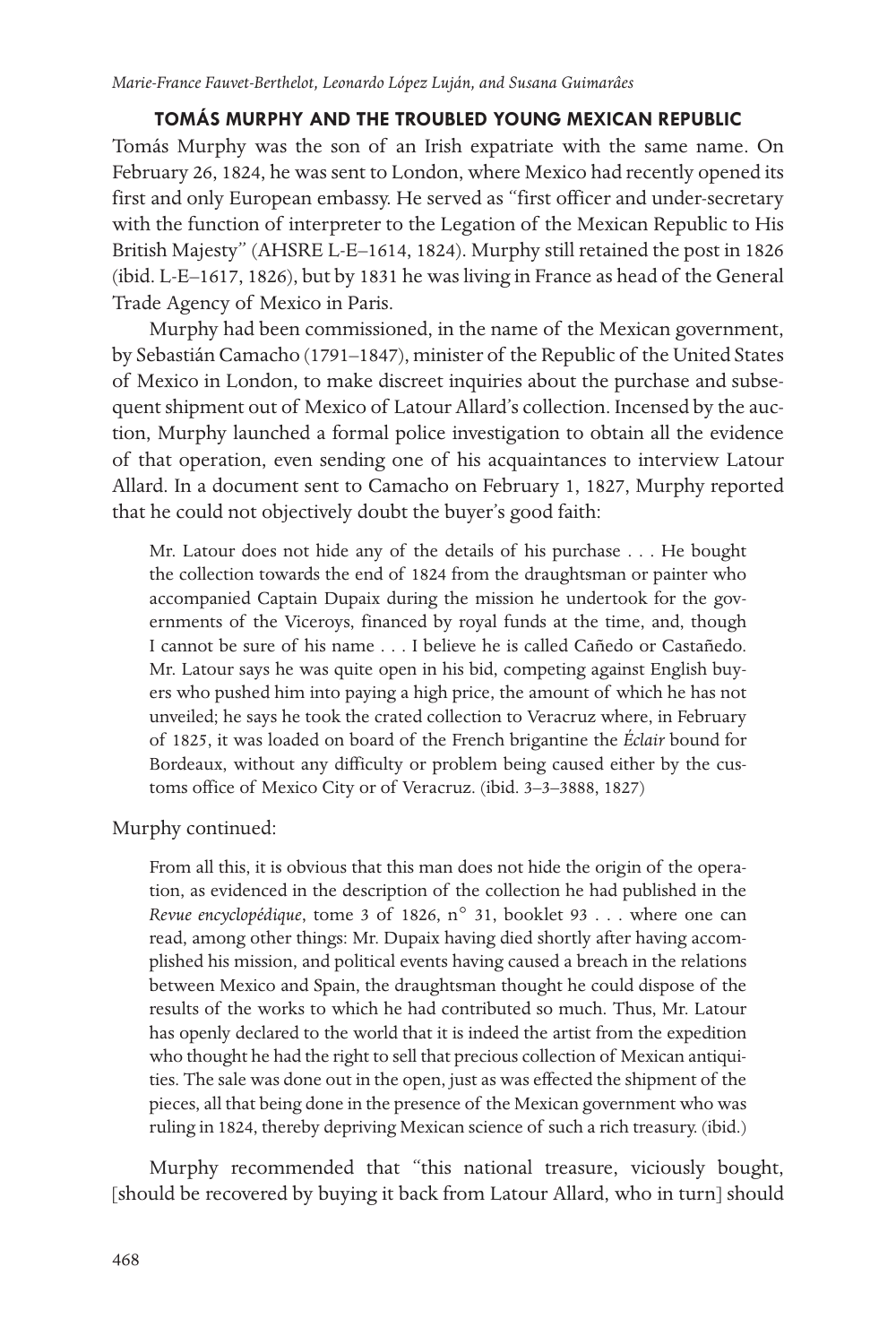#### The *Real Expedición Anticuaria* Collection



**19.3a.** *Chicomecoatl, goddess of maize and of all vegetable food. Grayish volcanic stone; 63.5 × 35 ×18.2 cm. Photo by Daniel Ponsard.* 



**19.3b.** *Drawing by Aglio 1831. Latour Allard collection (MQB 71.1887.155.14).*

make a reasonable offer, or else be brought to justice, [as] under no circumstance these treasures should be allowed to belong to an employee of Captain Dupaix during his mission, whose works have been funded by the government" (ibid.).

Murphy raised the potential of legal action on the part of the Spanish government, which could argue "for its ancient rights over an operation which was conducted at the time of its dominion." Two days later, on February 3, Murphy added to this report the detailed inventory of the collection (appendix 3), together with its price: 70,000 francs for the set of archaeological pieces and 75,000 for the whole set of documents (ibid.).

Murphy's documents support the conclusion that Latour Allard bought the collection openly. The shadowy character in the story seems to have been Castañeda, but we lack additional information that could enlighten us as to the precise circumstances under which he took possession of the pieces and documents of the *Real Expedición Anticuaria*.

The auction that so troubled Murphy probably stimulated passage of a law to protect the Mexican national patrimony, enacted on November 16, 1827, prohibiting the export of any archaeological object. This law was mentioned by the Mexican consul in Bordeaux, who, in July 1835, asked that "our customs offices not let out illegally such precious objects which enrich the foreign museums to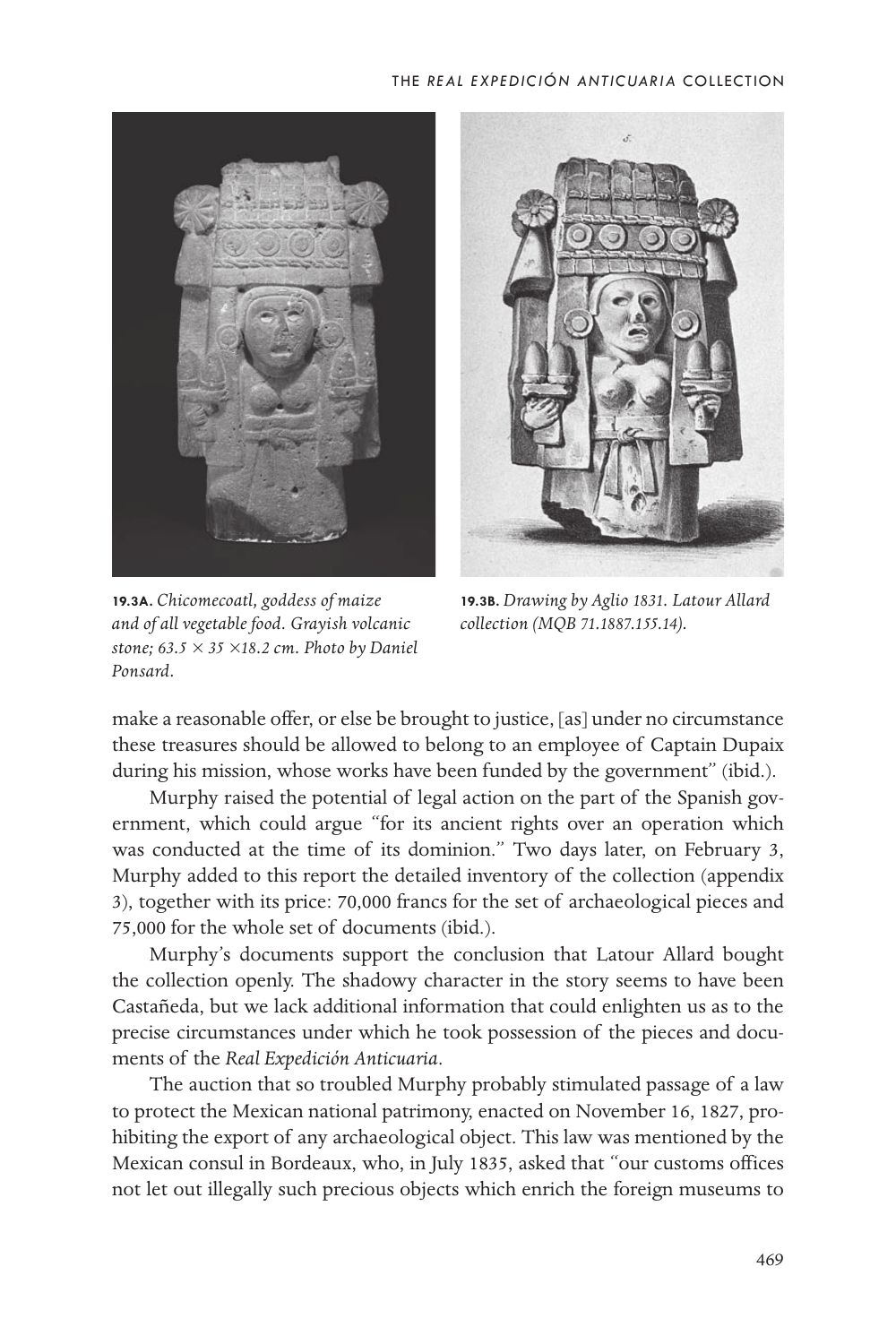the detriment of our own, which remains so poorly endowed" (ibid. L-E-16-3-49, 1830–1838).

# **Latour Allard: The Impossible Resale**

One wonders why Latour Allard bought the archaeological collection. Was it for his own delectation, because of a personal taste for Mexican antiquities? Or was he already thinking of proposing it, for his own profit, to a French institution? Or, possibly, had its purchase ruined him financially, forcing him ultimately to sell it? Few things are known about this individual.<sup>9</sup> Latour Allard came from a French family, originally from Alpine of Haute-Provence, who were among the founders of New Orleans. In 1830, following a bequest from the family, their plantation in Bayou Saint John became the city's first great park (Freiberg 1980: 218; López Luján and Fauvet-Berthelot 2005: 34–35). Born in New Orleans, Latour Allard studied in France but later wrote that he did not know that country's mores and customs. His letters reveal a young man, somewhat gauche. For five years he tenaciously attempted to sell his collection; any potential buyer was contacted. From documents in the Parisian archives, one finds him, year after year, ever more in need, lowering his expectations. It was all in vain.

Immediately after having bought the collection and upon its arrival in France, Latour Allard got in touch with the relevant institutions. The collection soon became famous in erudite circles, thanks largely to the noises made by its owner. The artist Jean-Frédéric Waldeck (1766–1875) mentioned it in his diary on January 22, 1826: "I went to the house of Mr. Latour to see a manuscript on agave paper, a collection of drawings among which I recognized a number of the same antiques I drew in lithographs for Bertou [*sic*]; and stone sculptures that were rather well preserved" (NL Ayer 1260a).

On January 10, 1827, Joel R. Poinsett (1779–1851), US minister plenipotentiary to Mexico, wrote to Peter S. Duponceau (1760–1844) of the American Philosophical Society to warn him that Latour Allard had taken copies of the texts and drawings of the *Real Expedición Anticuaria* to be reprinted in Paris (Freeman 1962: 532). Reports on the collection had also been published in the *Revue encyclopédique* (Anonymous 1826a) and the *Bulletin de la Société de Géographie* (Latour Allard 1828; Warden 1829: 45), of which Latour Allard was a correspondent. But when they arrived in Europe, the pieces selected by Guillermo Dupaix as reflections of the art of the great civilizations of ancient Mexico would lose their status as art objects and be diminished to testimonials merely of a certain level of human development. The weight of the opinion of a luminary such as Alexander von Humboldt (1769–1859) would soon prevail over the open-mindedness of a little-known captain of Dragoons.

Humboldt wrote to Latour Allard on July 28, 1826, in a letter that soon circulated widely among learned society: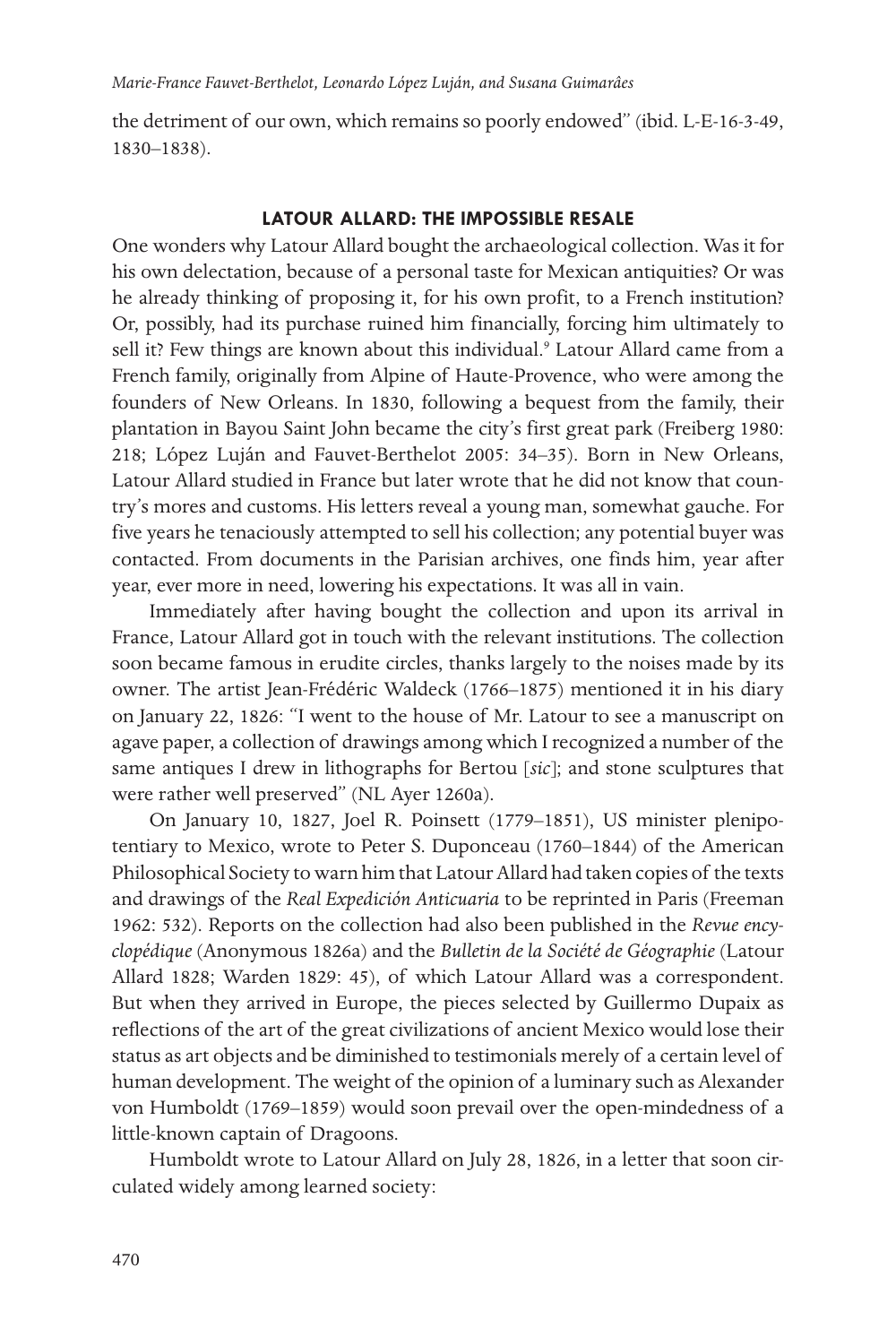I cannot thank you enough, dear Sir, for the pleasure I received at seeing the objects you have collected in Mexico and which bring a new light to shine on an almost unknown part of the History of human genius. This is indeed the most complete collection of its kind and which relates so felicitously to the so happily conceived idea of following the progress of the arts among half barbarian peoples . . . It would be true to the munificence of a great monarch to deposit the Drawings of Mr. Dupaix, to whose scrupulous exactness I can bear witness, in some great Library. The naïve simplicity of these drawings themselves attests to the truthfulness of the testimony. (AHSRE 3–3–3888, 1826–1829; Anonymous 1826a, 1826b; ANP 0/3/1417; CMR w/n; Dupaix 1834)

Humboldt added, as a note: "The Drawings of Mr. Dupaix, mentioned in the present letter, number one hundred and twenty and are part of Mr. Latour Allard's collection" (ibid.).

Comforted by this letter, Latour Allard wrote, as early as July 31, 1826, to Louis Nicolas Philippe Auguste, count of Forbin (1779–1841), the general director of the Royal Museums:

Having arrived in Paris a few weeks ago, with a collection of objects of antiquity I brought back from Mexico, I would like to know, before I go with them to England, if it would not be deemed convenient by the French government to acquire them; born in America from French parents, having been educated in France, it seems natural to me that, by a sort of preference, I should make my offer first to this country. Up to now, the persons I have had to deal with in this affair seem to have been rather indifferent, and so I hope you will forgive the liberty I am taking today in writing directly to you. (ANP O/3/1427)

# He added:

As I am certain that nobody better than you, Sir, would be able to judge on this matter, and to report your findings to the Minister, I would consider myself extremely privileged if I could have the honor of receiving your visit in my home, and to show you my collection, which is undoubtedly not without interest, as you can judge by the letter I have received from Baron De Humboldt, a copy of which I send you enclosed. As I do not have any pressing business, I leave you free to decide the hour and the day of your visit. However, I would appreciate receiving written notice of it the day before. Please be assured, Sir, of my respect and distinguished consideration. (ibid.)

On August 8, 1826, the count of Forbin reported to Louis-François-Sosthène, viscount of La Rochefoucauld (1785–1864), in charge of the Department of Fine Arts in the king's house, on his visit to Latour Allard where he examined the Mexican collection. He concluded:

Most of this curious collection, which, because of the very nature of its objects, can shed a bright light on the history of religious ceremonies in Mexico, does not belong in the Royal Museum, and can only be housed in a library. It is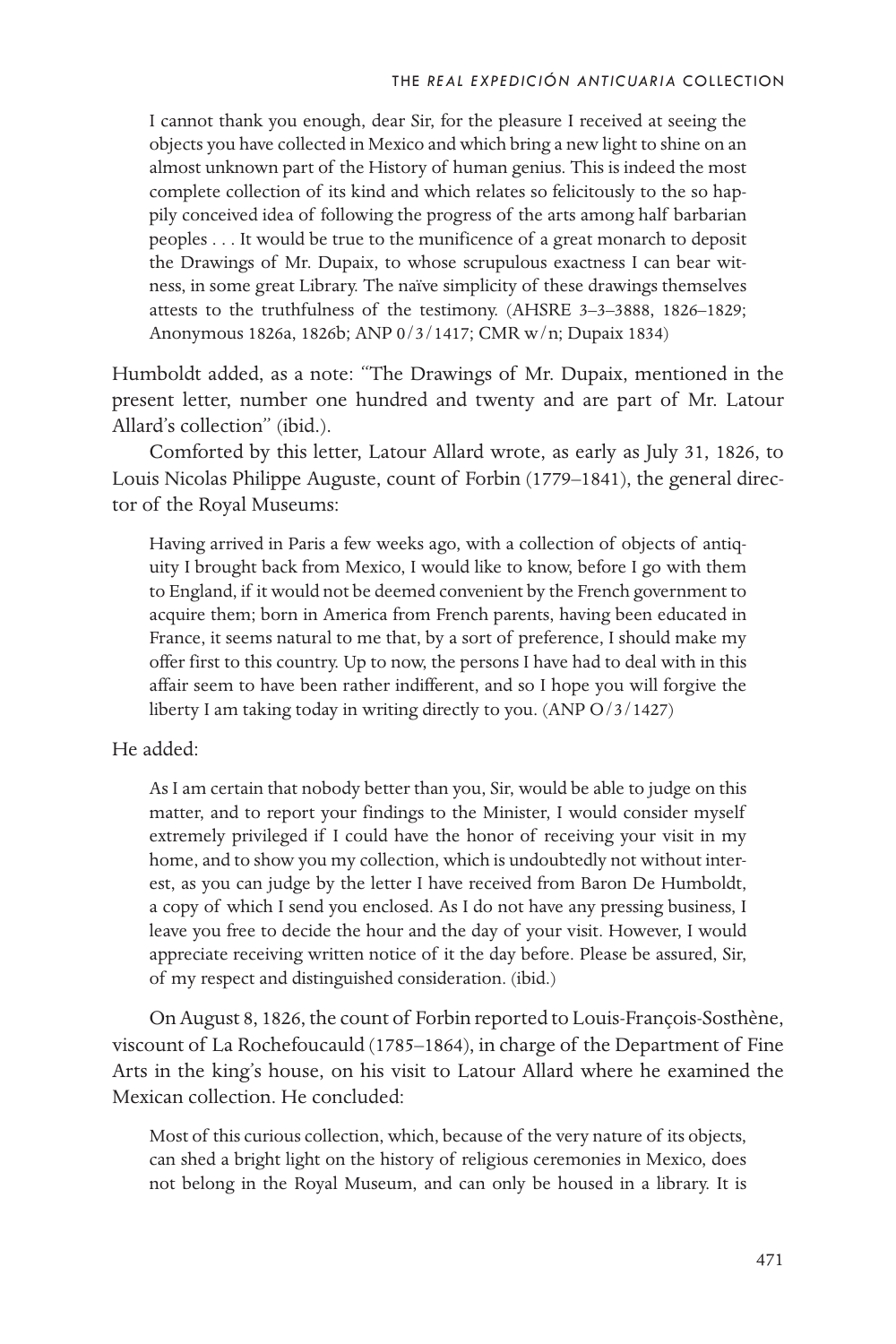made of: 1st a written work in the Spanish language, richly illustrated by original drawings by Mr. Dupaix: the naivety of these drawings is a sure warrant of their authenticity; 2nd a book written on magais [*sic*] paper with notes by Botterini [*sic*], an Italian author who wrote on Mexico; 4th [*sic*] a rather large quantity of idols in clay and other materials, a few fragments of architecture and various utensils for every day use. This last part *only* could fit within the collection of the museum, as it would be useful indeed to compare the art objects from different peoples and to follow their progress according to their degrees of civilization. But Latour Allard has firmly asserted that he did not wish to split anything from his collection, for which he avowed he wanted the sum of *Two hundred thousand francs*. I have not entered into any negotiation on that price, which seems rather steep, and I think that Mr. Latour Allard could lower his pretension, if one was to seriously deal with his collection. (ibid.; original emphasis)

On August 31, 1826, Théodore (1782–1859), count of Turpin de Crissé, inspector general of the Department of Fine Arts in the House of the King, wrote a letter to Forbin in which he could not hide his horror regarding these Mexican pieces: "In terms of art, nothing can be more wretched, more barbarous than these Idols or these simulacra of deities; it seems they are the fruit of the darkest and most extravagant imagination; the monsters invented by the Indians and the horrible Gaul figures are yet more bearable than the ones gathered in this collection" (ibid.).

Théodore nevertheless conceded a certain interest in the architecture reproduced in Castañeda's drawings for sale at the same time as the collection of objects: "Some of the monuments of such a particular architecture present however a great interest because of the singular aspects of the temples, the sacrifice altars, and the tombs they represent" (ibid.). He concluded:

I can, Mr. Viscount, only repeat what has been told to you about the lack of relevance of this collection for the Museum of Antiquities. It is thus on the subject of the possible interest it could have for the archaeological science that you have deigned consult me, as well as on the advantage to be derived from making such an acquisition for the royal library or for the private library of the King. (ibid.)

He did not give his opinion on the price, which by then had been reduced to 60,000 francs. The sum was still deemed too high, however, and the king denied the acquisition.

On December 2, 1826, a commission had been convened, among whose members were Abel Rémusat (1788–1832) and Jean-François Champollion (1790–1832), as well as a certain Dubois, a student of David, the draughtsman of Egyptian antiquities of the Charles X Museum who knew the resale value of the objects. The commission was entrusted with the task of "reporting on the state and the historical interest of a collection of Mexican monuments trans-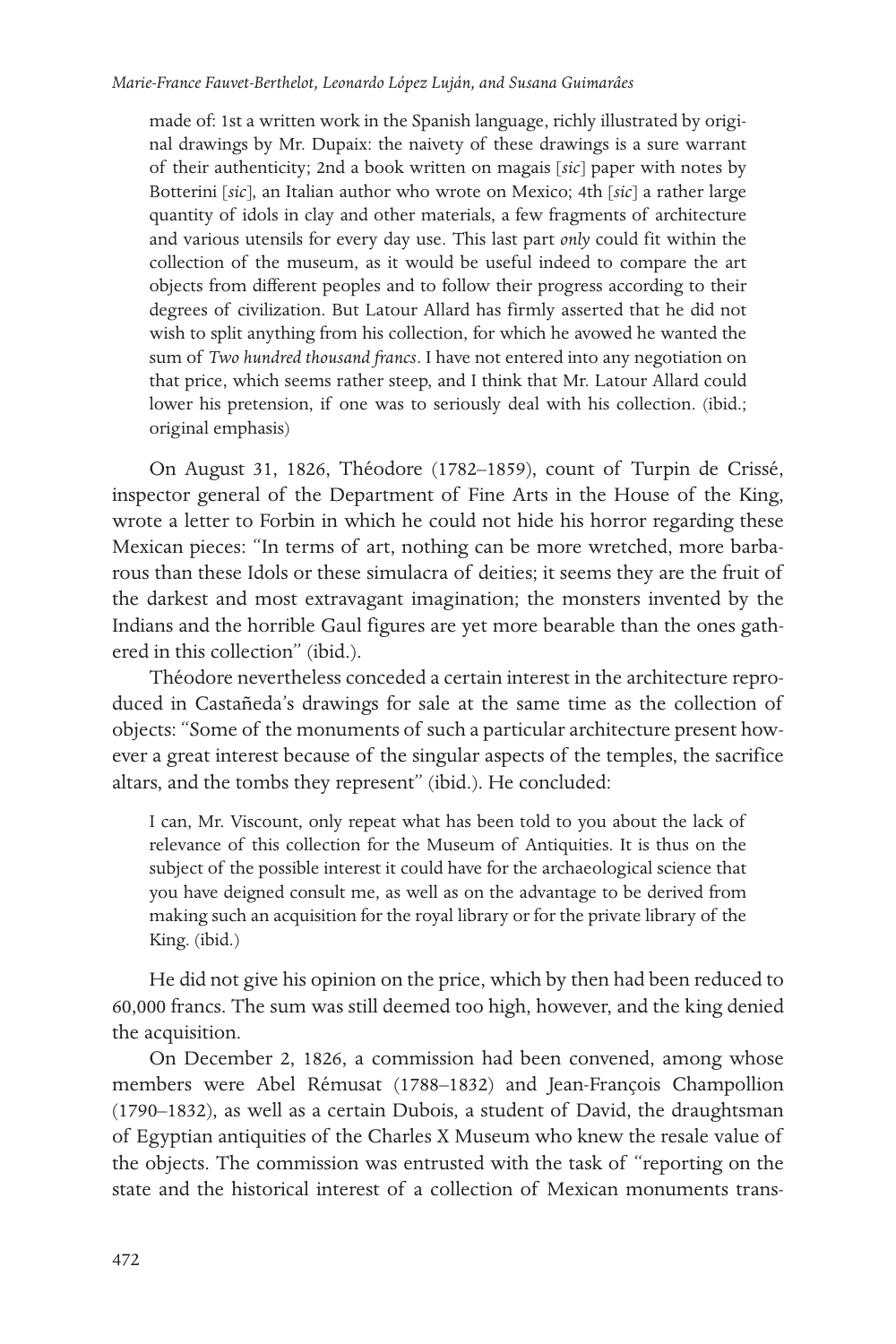

**19.4a.** *Feathered serpent. Pinkish volcanic stone; 30 × 54 × 54 cm. Photo by Hughes Dubois.* 



**19.4b.** *Drawing by Aglio 1831. Latour Allard collection (MQB 71.1887.155.1).*

ported to Paris by Mr. Latour-Allard."<sup>10</sup> In its report the committee "recognizes unanimously that this collection, though not extensive and made up of small sized pieces, nevertheless presents a real interest for historical studies, in that, with the exception of a few pieces which have been dispersed among the various cabinets, it is the only one of its nature in Europe to date" (ANP  $O/3/1417$ ).

The commission added that

viewed as art objects, these monuments are only of a mediocre interest, as they are the product of a civilization in its infancy, or of a civilization that became stationary after its first tries at Art . . . In a historical perspective, one cannot doubt that most of the objects of Mr. Latour Allard's collection are related to [a] religious cult and to the Mythology of the Mexicans from before the Spanish Conquest; but as we are today almost completely deprived of written or traditional documents that could explain these extraordinary representations and allow one to associate each monument to the mythological Idea it is supposed to express, Science can only draw [little] proven information from these figures, information such as this Science requires nowadays. (ibid.)

Then an argument of a different nature was put forward:

However, the reason itself that has caused these monuments to lose their historical interest in the present state of our knowledge also contributes to give them a real attractiveness, though quite different in nature: one knows that the Spaniards, conquerors of the Mexican Empire, strove with a fatal perseverance to completely destroy all traces of the ancient Aztec institutions. In particular, sculpture monuments were the object of this interdiction. Those who, quite by chance, escaped that almost total destruction have thus acquired a certain importance. This pleads in favor of Mr. Latour-Allard's collection, and it is undoubtedly due to these reasons that he places the price at sixty thousand francs for the set of the monuments he owns. (ibid.)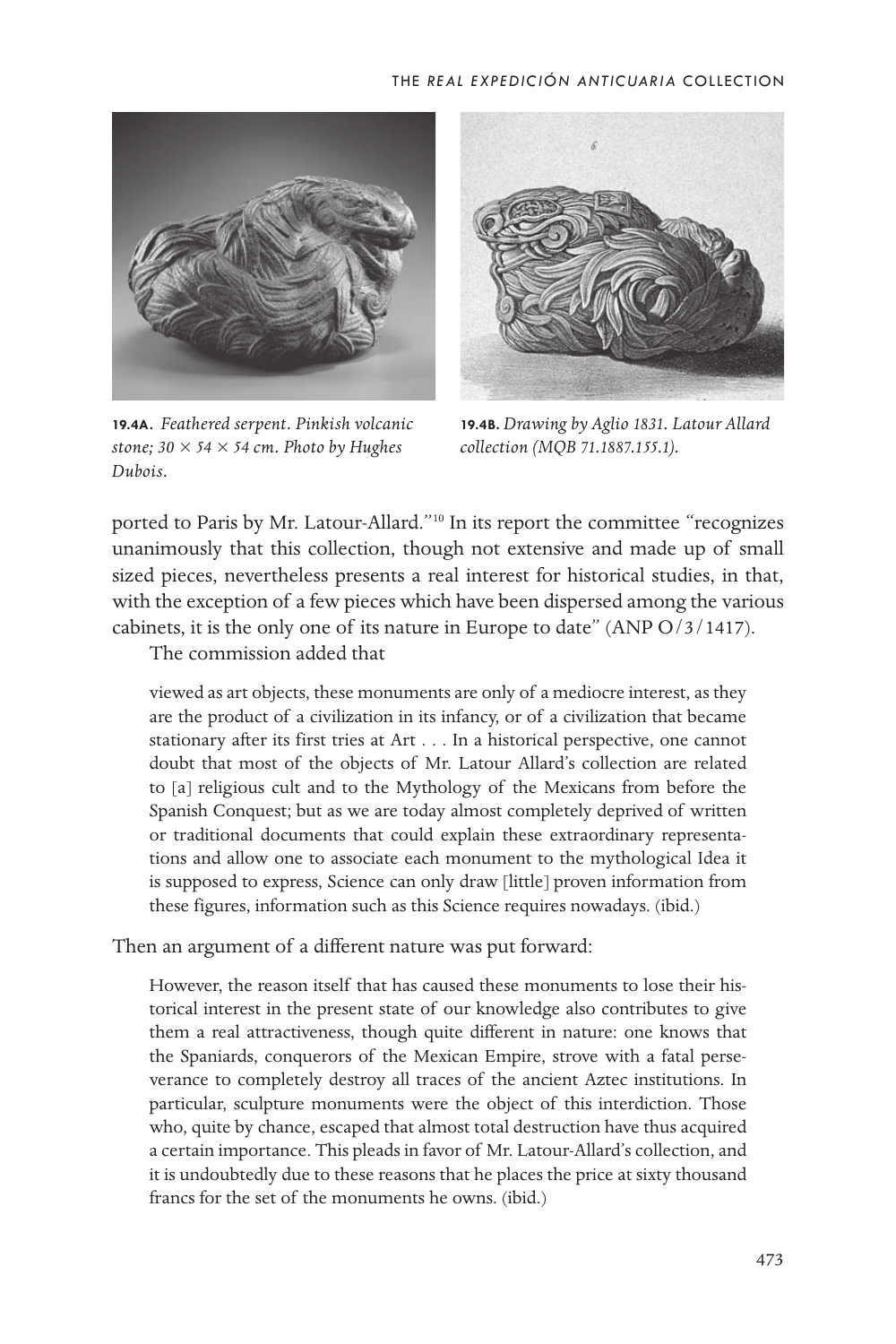Champollion submitted the commission's report to the king on January 31, 1827. On February 9 the king thanked the commission but still did not believe he should acquire the collection. The ministery then wrote to Latour Allard:

I placed under the King's eyes the report of the commission gathered to examine the Mexican antiquities that you have proposed to sell to the crown. I regret quite sincerely to have to tell you that H.R.H cannot acquire this collection, on which the commission has reported quite favorably, but the purchase of the same order done recently with public funds do [*sic*] not allow H.R.H. to add this new expense to the many costs that weigh at the time on the Crown's treasury. (ANP O/3/1427)

On June 24, 1827, Latour Allard wrote a letter to the new minister of the King's House in which, while apologizing for perhaps being overbearing, as he was "totally ignorant of the customs of France," explained that he had been "for over a year in Paris with a rather precious collection of Mexican antiquities, which has been seen and appreciated by several distinguished scientists, among whom [is] the famed Baron von Humboldt" (ibid.). He added, "If you would be so kind, Sir, to name a commission for the examination of this collection, and to enter in some agreement with me, my conditions would be most reasonable as, having to go back to attend to my own affairs in America, I am ready to [make] some concessions" (ibid.).

As confident as ever, Latour Allard even listed people he would have liked to see on the commission, "who are not likely to get influenced by the little faction that formed against me," proposing: "I would want it to be made up of Mr. Jomard and Mr. Warden, both members of the Royal Institute of France and having consecrated their lives to the study of the monuments from Egypt and the Americas, Mr. Rathiel, sculptor of her royal highness Madame the Duchess of Berry, and Mr. Espercieux, sculptor of statues" (ibid.).

The answer came quickly: there was no need for a new commission, all the more so since no funds were left.<sup>11</sup> Latour Allard then tried to sell his archaeological collection to the English (CMR  $s/n$ ) and also in Berlin, but he met with refusals as he kept asking for a price others deemed too steep. That same year, though, Agostino Aglio (1777–1857) bought the complete set of the documents from him on behalf of Edward King (1795–1837), Lord Kingsborough (Latour Allard 1828: 277; Warden 1829: 45; Farcy 1834: viii). During one of his stays in Paris, Aglio drew sixteen of the archaeological pieces, which would be published over eleven lithographic plates in *Antiquities of Mexico* together with the texts and the drawings of the *Real Expedición Anticuaria* (Aglio 1831; Dupaix 1831).

On June 10, 1828, Latour Allard, apparently in desperate straits, made a new offer to the minister of the royal house: "In the dire situation in which I find myself, I cannot pretend to impose any condition anymore, I cannot hope for any profit, and let you fix a price, and will find myself happy if it can cover two thirds of the sum I have paid for the collection" (ANP O/3/1427). But the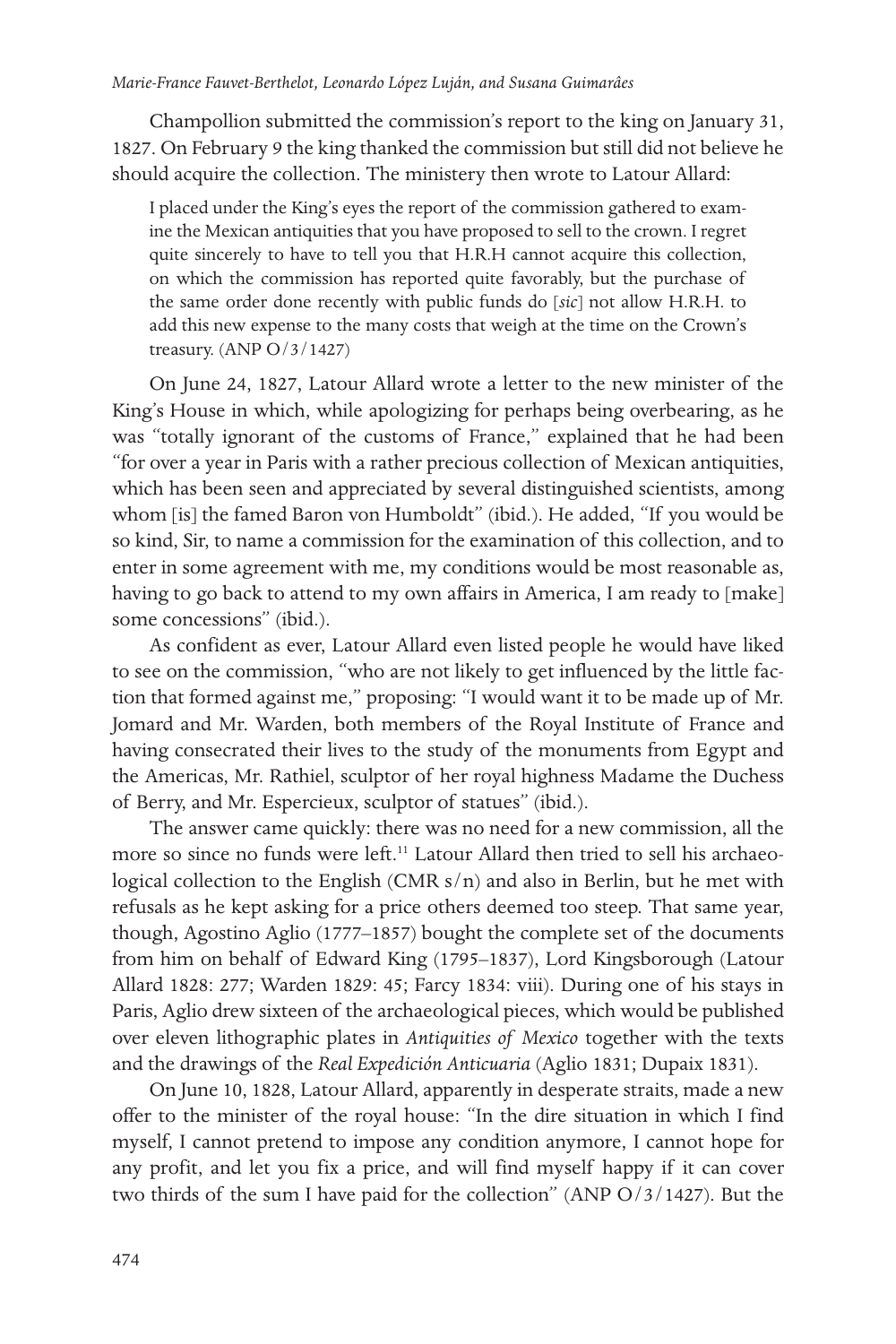answer he received on June 17 was still negative. At last, on April 9, 1830, the count of Forbin again wrote to the viscount of La Rochefoucauld:

Mr. Latour Allard's situation is becoming every day more difficult and his resources dwindle ever more. He has reached such a state of need and he is so closely pursued by his creditors that it would be possible, according to the report I received from Mr. Dubois, the draughtsman of Egyptian antiquities in the Musée Charles X and himself a connoisseur of art objects, to acquire the aforementioned collection for the price of six thousand francs . . . I believe that it would be useful, as well as educational and interesting to put these objects next to those of a similar nature which already belong to the museum of the Dauphin. (ibid.)

But this proposal also failed.<sup>12</sup>

# **Melnotte, or "Mr. X": Success at Last**

Finally, in 1830 Latour Allard sold his collection to a private individual. The man was named Melnotte, an obscure individual about whom nothing else is known, not even his first name. He represented himself as "an ancient patented servant of his Majesty" (AMN A5). For a time, Melnotte was Latour Allard's neighbor when the latter was living in Paris. As early as 1834 Melnotte tried to sell the collection to the French court and later, as Latour Allard had before him, renewed his offer. On May, 15, 1846, he wrote: "For the past sixteen years, I have had in my possession a collection of Mexican antiquities, gathered on order of his Highness, the late King Charles IV of Spain, and having been the property of Mr. Latour Allard. I have not shown it to anyone" (ibid.).

Dubois came to see the collection, which by then consisted of 180 pieces, and gave Cailleux, the general director of the museums, a very favorable report on September 16, 1846:

Mr. Melnotte's collection, which is much larger than any collection of this type brought to Europe, has a real value, due [to] the excellent choice of the pieces that compose it. None of those hideous fetishes, none of those rough clay drafts hand made by some savage people, but, on the contrary, this is the work of a nation that had already become familiarized with art processes, thus being able to give shape to granite, porphyry, and even to jasper, whose many varieties can only be carved with the use of a drill . . . The sum of six thousand francs, that Mr. Melnotte is asking, corresponds to the one I would have set myself for such a precious collection. (ibid.)

However, the purchase fell through. The proposal was renewed again in January, March, and May 1847 and yet again in March 1848.

Finally, it is in December of 1849, after a last attempt by Melnotte on October 31, and on the proposal of Adrien de Longpérier (1816–1882), the curator of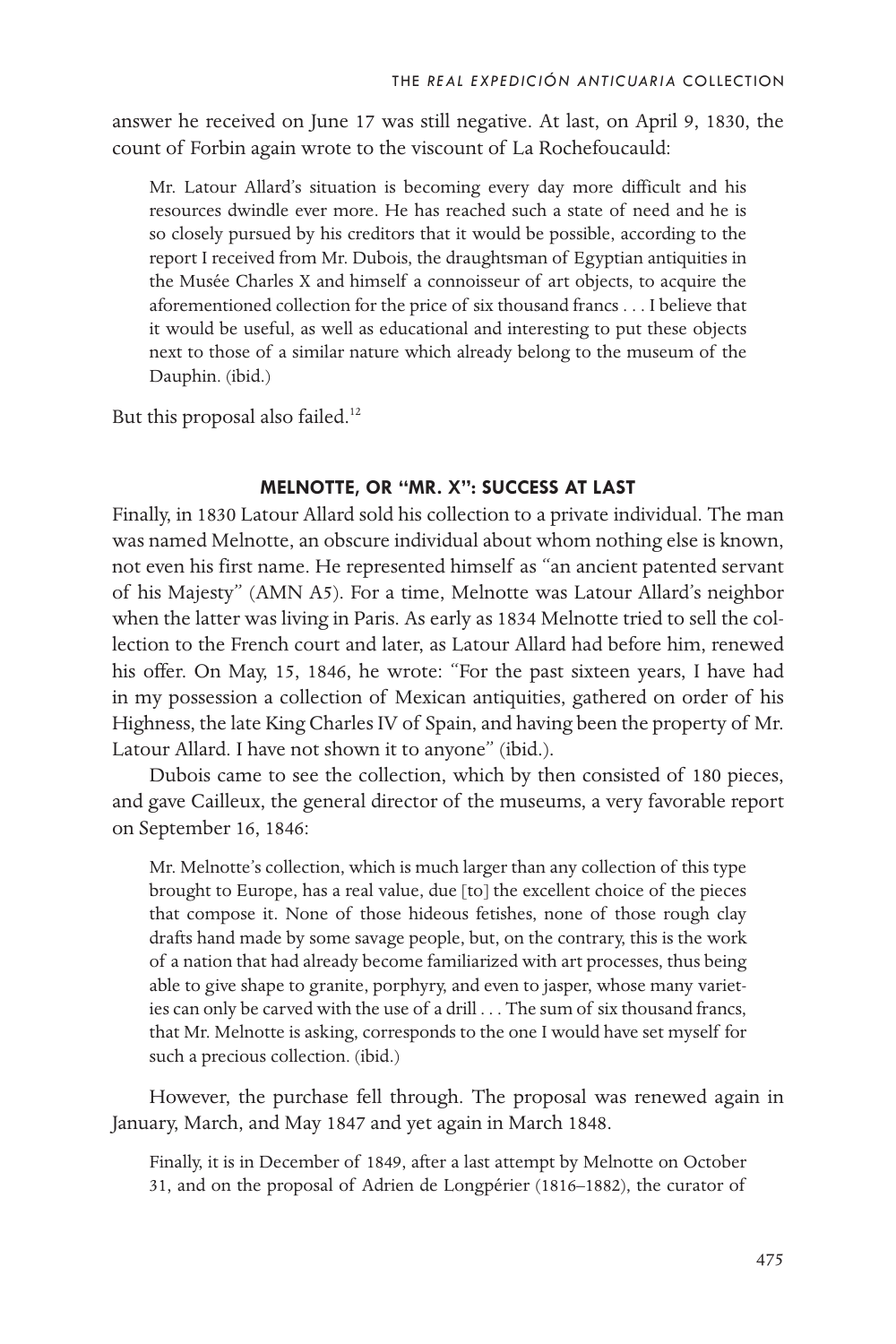sculptures and antiquities, that the Count Alfred Emilien de Nieuwerkerke (1811–1892), the director of the national museums, decides to purchase the collection for the sum of six thousand francs. One hundred and sixty-two objects are mentioned in the decree, but only one hundred and fifty-seven of them are taken and inventoried by the Louvre. In fact, in the registry of admissions to the museum collections, as compared with the catalogue of the collection established by Melnotte, which comprises one hundred and eighty pieces, twenty-two fragments of obsidian and stone from Palenque and Mitla are lacking. (Guimarâes 1996: 72–73)

# **Dueling Inventories**

Inventories of the Latour Allard collection began making the rounds in 1826, as soon as he started to promote the sale of his collection. The Murphy Inventory (appendix 3), with 182 numbers, was attached to the Tomás Murphy document. This inventory probably represents the original list and, in addition to the description of the pieces, provides their dimensions as well as the price for the entire collection. The other inventories, the one of the Center for Maya Research (1826) and that of the Louvre (1840), underline the importance of the publication of the Dupaix-Castañeda drawings because both refer to the illustrations of Lord Kingsborough's work, *Antiquities of Mexico*, published in 1831; such illustrated pieces initiated the beginnings of both lists.

The Center for Maya Research Inventory is fairly complete, incorporating not only descriptions and dimensions of the 183 objects but also data on the rest of the collection, such as "a few natural history specimens, among which [are] three large urns containing flowers from the tree of the hands (árbol de las manitas) preserved in alcohol" (CMR 1826). The Louvre Inventory dates back to 1840 and is very close to the preceding one. However, it does not give the dimensions of the objects and only has 157 numbers, as it does not contain the obsidian fragments or the stones from Palenque or Mitla. In addition, there is no mention of two mirrors (96 and 98).

In the Louvre there is also an inventory that corresponds to the state of the collection at the time it was sold to Melnotte in 1849. It lists 157 numbers, with a few variations when compared to the 1840 inventory: for instance, the writing table with low-reliefs on all four sides (no. 56) has become "a writing table supposed to have belonged to Montezuma" (Archives Centrales des Musées Nationaux 1840–1850: 3). On the Museum of the Quai Branly website one can find the ancient inventories from the Ethnography Museum of the Trocadero (a collection spread between numbers 20.001 and 20.652), the Museum of Man (coll. 87.155), and the Museum of the Quai Branly (MQB 71.1887.155).<sup>13</sup>

Today, 138 objects are attributed to the Latour Allard collection in the Museum of Man (and in the Museum of the Quai Branly). One certainly should look for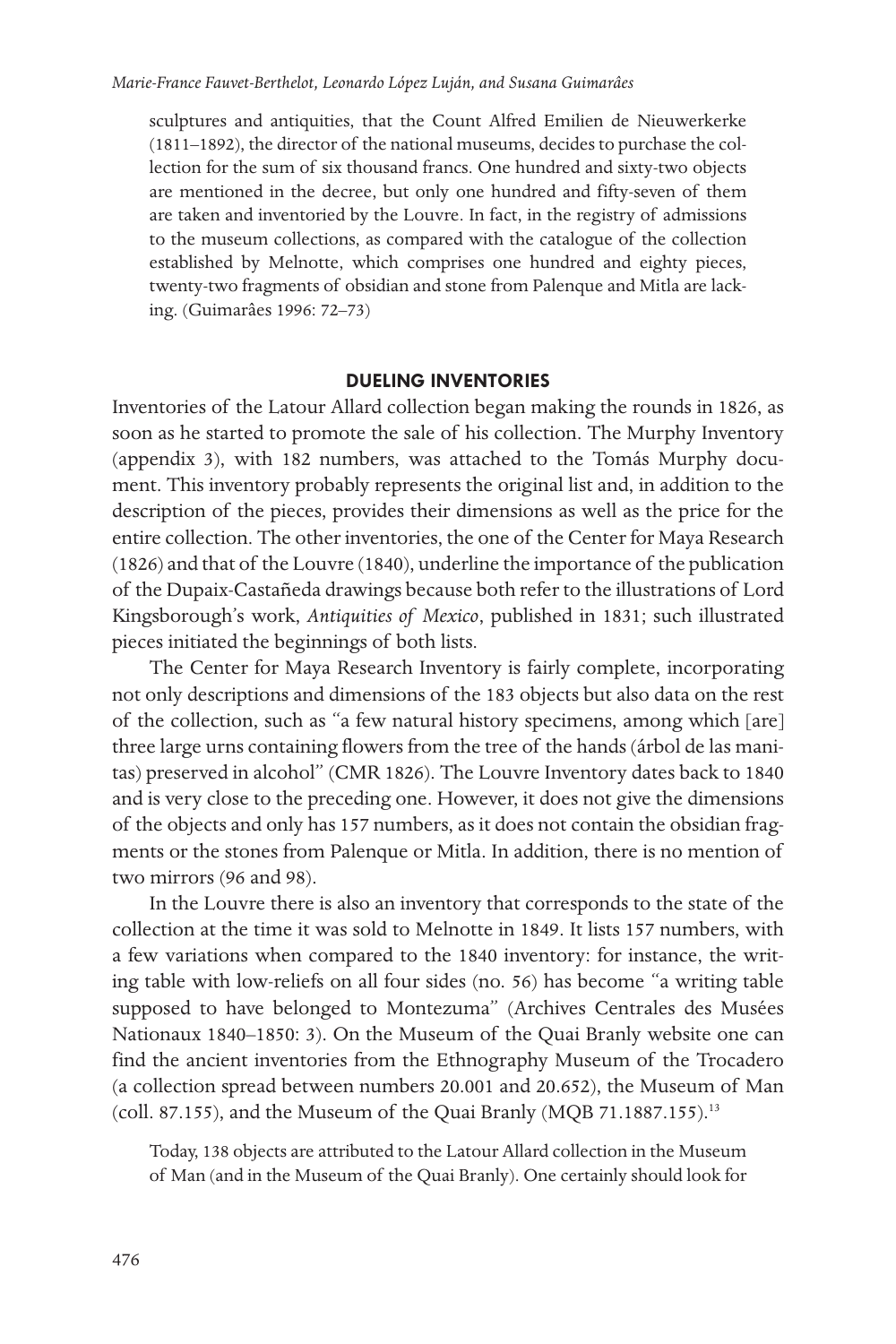#### The *Real Expedición Anticuaria* Collection



**19.5a.** *Flea with human face. Brownish-red volcanic stone; 30 × 22.4 × 45.5 cm. Photo by Daniel Ponsard.* 



**19.5b.** *Drawing by Aglio 1831. Latour Allard Collection (MQB 71.1887.155.18).* 

the remaining pieces within the objects [that] arrived in the Louvre without any mention of a donor's name (collection 87.50), but, for a number of objects, the confusion with the Franck collection (87.159) renders this task almost impossible. How indeed can one tell two house deities apart when no other description exists? (Guimarâes 1996: 73)

# **Conclusion: The Collection Goes Public**

The purchase of the ancient Dupaix/Castañeda–Latour Allard–Melnotte collection in 1849 vastly enlarged the Precolumbian collections already in the Louvre Museum. Apparently thanks to this purchase, as early as 1850 Longpérier was able to open a small Mexican museum in a wing of the Louvre Palace. In 1851 this museum took the name Museum of American Antiquities, and this is where the best pieces of what was known at the time as the Latour Allard collection were exhibited (Anonymous 1852; Guimarâes 1994, 1996).

Unfortunately, despite public interest this American museum fell into neglect and had to be closed in 1870. The museum's Precolumbian collections were transferred to the Trocadero Palace, to the new Ethnographic Museum created on the occasion of the 1878 Universal Exhibition. There, they were to be added to other Precolumbian and ethnographic collections (López Luján and Fauvet-Berthelot 2005: 29–31). In the American gallery one could then see pieces from the Latour Allard collection, one of which was published by Ernest-Théodore Hamy (1842–1908), the museum's director.<sup>14</sup> In 1937 this institution was replaced by the Museum of Man, set up in a new building erected on the same site for the 1937 Universal Exposition under the aegis of Dr. Paul Rivet (1876–1958). The Aztec statuary of the Latour Allard collection remained in a choice position, in the window cases of the American gallery; their presentation evolved as the building was renovated, first in 1976 and again in 1992.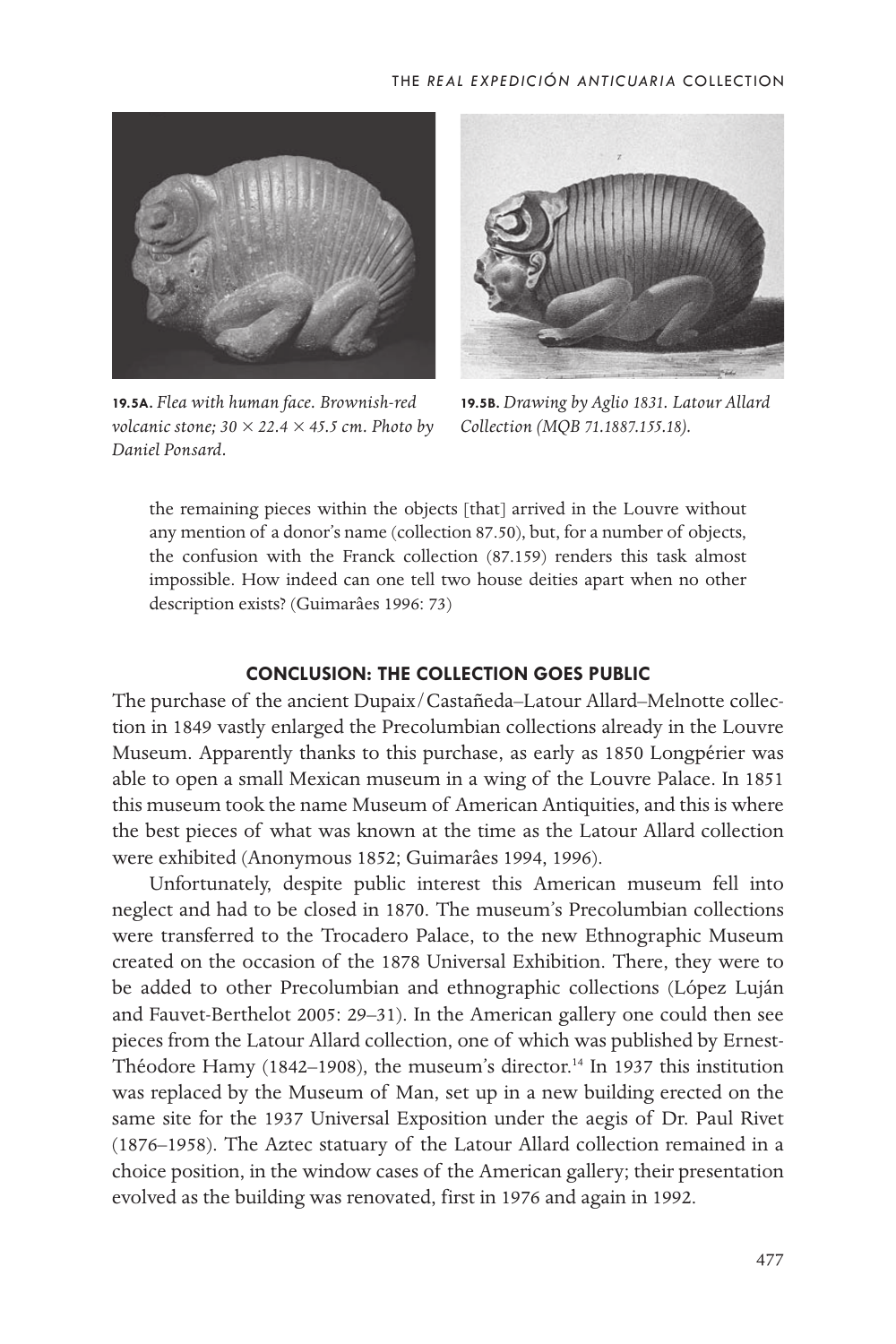In 2000 the famous Quetzalcoatl feathered serpent from that collection returned to the Louvre in the Sessions Pavilion, which had been set up to present a set of "extra-European" pieces.<sup>15</sup> Finally in 2006, as was the case with all the collections of the ethnology laboratory of the Museum of Man, the Latour Allard collection was transferred to the new Museum of the Quai Branly. In the permanent exhibition, one can see today in the "Aztec room" eighteen pieces from that collection, as well as a stone statue, kept in the case dedicated to Teotihuacan.

Thus, from the *Real Expedición Anticuaria* to the Museum of the Quai Branly, the vagaries of Mexican history have allowed a collection initially gathered by order of the Spanish Crown to end up in its present resting place, in France. What is most important is the fact that this exceptional ensemble, a true part of the world patrimony, is now in a collection that is open to the public and has never been dispersed among private collectors. So today anyone can enjoy these wonderful works of art.

### **Notes**

1. When examining the list of the goods contained in the will, one clearly sees that Dupaix did not in fact claim ownership of the pieces collected during the three expeditions, either for the benefit of the Spanish government or for his own.

2. That is where William Bullock (1824) saw those pieces.

3. Today, several copies of the manuscripts and drawings of the *Real Expedición Anticuaria* are preserved, commissioned by the Colonial government as well as, later, by the Mexican government. They are kept in the Laboratorio de Antropología de la Universidad de Sevilla (Dupaix 1969), in the Museo Naval and the Biblioteca Nacional in Madrid (Palop Martínez and Cerdá Esteve 1997), in the American Philosophical Society in Philadelphia (Freeman 1962: 537), in the Biblioteca Nacional de Antropología e Historia of Mexico City (Dupaix 1969), and in the Library of Congress in Washington, DC. A copy dating back to 1821 has recently been seen on the private market.

4. However, a great number of the objects mentioned by Dupaix are not on that list, either because they were too heavy to be moved, because they were part of larger monuments, or possibly because they did not strike Elhuyar's fancy.

5. In Elhuyar's list, one easily recognizes several pieces on exhibit today in the Museum of the Quai Branly: a frog with a human face, a fish, a human skull, and a date *4 Acatl* (MQB 71.1887.155.6, 17, 47, and 122; López Luján and Fauvet-Berthelot 2005: cat. 45, 56, 73, and 76).

6. The sculptures referred to as MQB 71.1887.155.16, 17, and 123 present a flat reverse side, exhibiting modern tool marks that smoothed out the surface after the original anchor tenon had been chopped off to reduce weight (ibid.: cat. 69, 73, and 86).

7. If the draft of a letter from Ignacio Cubas is correct, the Mexican National Museum was created in 1825 from the university collections and private gifts. But, for reasons that remain unclear, artifacts in the Seminario de Minas were not deposited in the museum at this time (AGN, Historia, vol. 116). Some of the pieces inventoried by the *Real Expedición Anticuaria* and that later arrived in the Seminario de Minas are today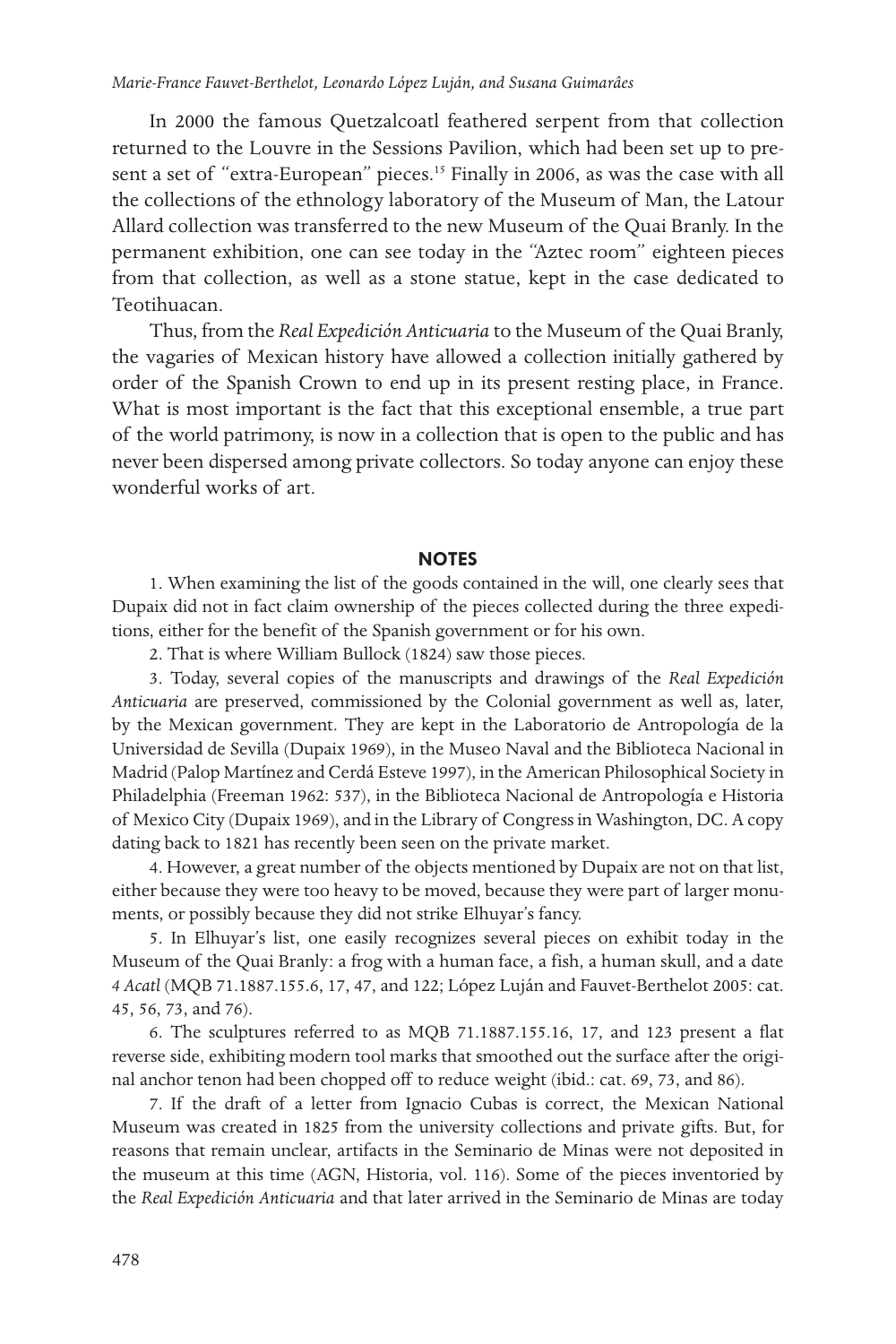in the Museo Nacional de Antropología, specifically a stone ring from Tlahuac, Distrito Federal (inv. 10–46484), an anthropomorphic wooden drum from Tepoyango, Tlaxcala (inv. 10–81663; Dupaix 1831: 2nd exp., figures 23, 121), and a Zapotec anthropomorphic stone sculpture from Zaachila, Oaxaca (cat. 6–6067; Sellen 2006).

8. At the time, Castañeda's economic situation was rather shaky. From time to time he received commissions from the Mexican government. In 1824 he was commissioned to make a complete set of copies of the drawings from the *Real Expedición Anticuaria* to be presented as a gift for the king of England (AHSRE 5–16–8651, 1824); this set is now part of the Kislak Collection of the Library of Congress in Washington, DC. In 1825 the government sent Castañeda to Huexotla, State of Mexico, to draw a complete set of the recently discovered monuments. That same year Castañeda advised the government to collect the antiques kept in Ciudad Real de Chiapas to further enrich the collections of the Museo Nacional (AGN, Historia, vol. 116). Castañeda died around 1834, while he was "Draughtsman with Door Keeper responsibilities" at the Museo Nacional (AHMNA, vol. 1, 1831).

9. On March 2, 1814, Latour Allard was raised to the rank of second lieutenant in the 44th Regiment of Infantry of the State of Louisiana (US Senate 1814, II: 496, 502). On March 23, 1832, from New Orleans, Latour Allard sent a letter to David Baillie Warden, a member of the Geographical Society in Paris. He mentioned the construction of a new canal in Louisiana that would link the suburb of Sainte-Marie to Lake Pontchartrain: "This canal, which passes in the back of our house, and gives it a greatly added value, is sixty feet wide, and will be able to accommodate very large cargo ships" (Latour Allard 1832).

10. Throughout the documents one finds two spellings: "Latour Allard" and "Latour-Allard." There is in fact some ambiguity regarding that name, as Latour could be a first name.

11. The famous Marquis Marie Joseph Paul Yves Roch Gilbert de Motier Lafayette (1757–1834) wrote a letter to Latour Allard from Paris on August 26, 1827. The latter was living at 54 bis rue Saint-Lazare, chaussée d'Antin at the time. In the letter Lafayette promised Latour Allard that he would get in touch with the French banker Laffitte: "I am sending Mr. Laffitte your letter as well as a copy of Mr. de Humboldt's, telling him the deep impressions they left on me, reminding him of my relationship with the Duplantier family, offering to intervene to get more information from Mrs. Brown and Mrs. Warden. I hope this will give rise to an opportunity for a meeting, and then your proposal would be made directly" (UNNC, Manuscript Collection n. 36; Series 2, Manuscripts 1785–1824, SCF1: 36). This letter is best understood in relation to attempts to sell the collection.

12. In 1831 Edmé-François Jomard (1777–1862) was still hoping to acquire the Latour Allard collection and combine it with other collections, thus creating an ethnographic museum in Paris (Hamy 1890: 180–184).

13. Museum of the Quai Branly website: http://www.quaibranly.fr/en/documenta tion/the-museum-documentation-and-archives-catalogue.html.

14. Drum MQB 71.1887.155.21 (López Luján and Fauvet-Berthelot 2005: cat. 80).

15. MQB 71.1887.155.1 (ibid.: cat. 60).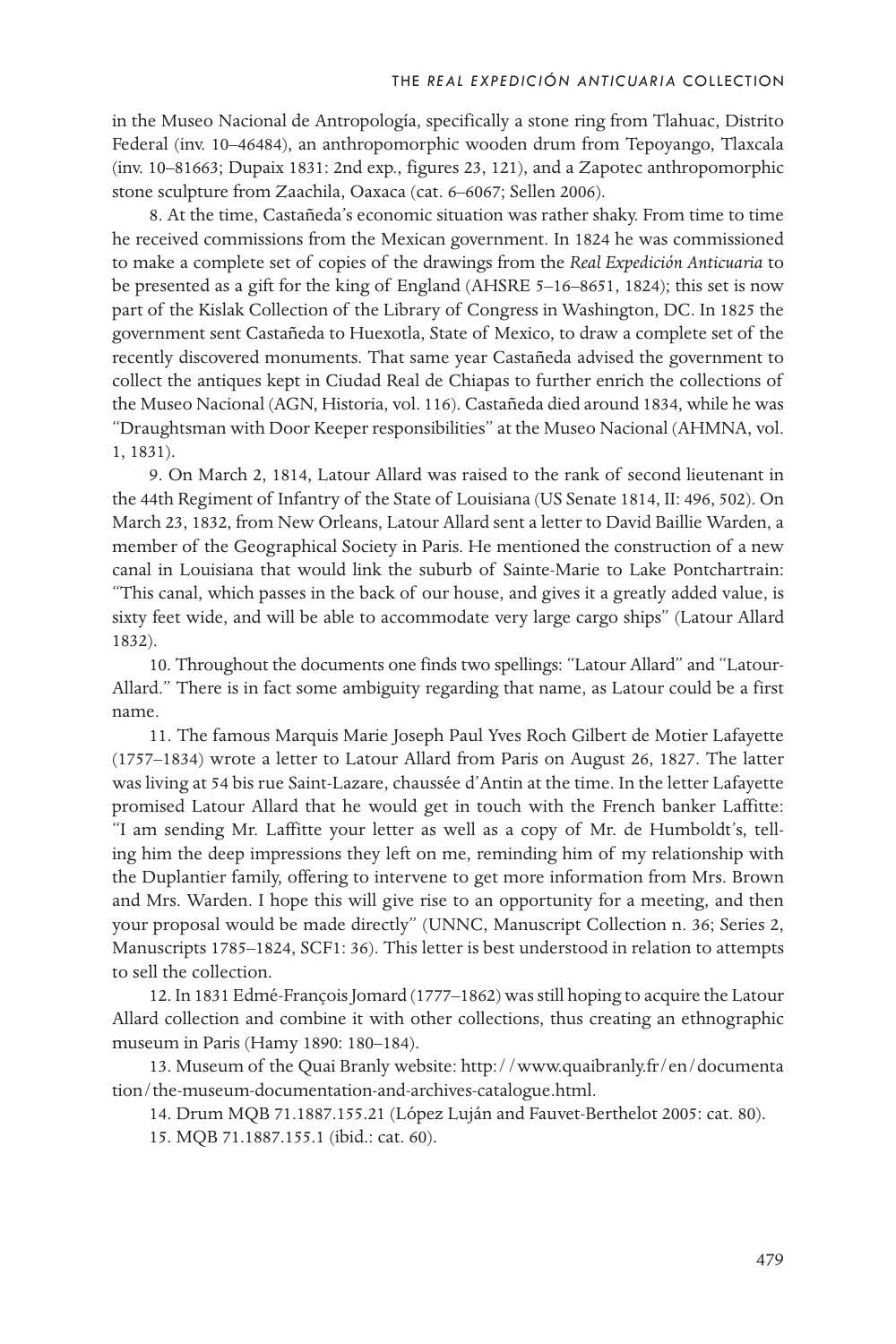# **Appendix 1**

Objects of Latour Allard's collection formerly in the *Real Expedición Anticuaria* collection. MQB 71.1887.155.13 Chicomecóatl of stone (López Luján and Fauvet-Berthelot 2005: cat. 3). 14 Chicomecóatl of stone (cat. 9). 42 Chalchiuhtlicue— Chicomecóatl of stone (cat. 15). 3 Chalchiuhtlicue—Chicomecóatl of stone (cat. 16). 20 Chalchiuhtlicue—Chicomecóatl of stone (cat. 17). 47 Human skull of stone (cat. 45). 19 Quetzalcoatl—serpent of stone (cat. 50). 9 Xochipilli—turtle of stone (cat. 51). 6 Frog with human face of stone (cat. 56). 5 Flea with human face of stone (cat. 57). 60 Serpent—Quetzalcoatl of stone (cat. 60). 8 Dog of stone (cat. 62). 16 Lizard of stone (cat. 69). 17 Fish of stone (cat. 73). 7 Dahlia of stone (cat. 75). 122 Date *4 Ácatl* of stone (cat. 76). 15 *Tepetlacalli* of stone (cat. 78). 10 Ritual ring of stone (cat. 84). MQB 71.1887.155.35 Ax of copper. 40 Mirror of pyrite. 83 Ax of green basalt. 94 Adornment of agate.

# **Appendix 2**

Objects of Latour Allard's collection formerly in Guillermo Dupaix's collection. MQB 71.1887.155.88 Polisher of basalt. 131 Nucleus of obsidian. 133 Fragment of an obsidian nucleus, and probably 89 and 90 Bark paper beater. 91 Medallion of jasper. 92 Idem, dark green. 93 Medallion of agate. 94 Pendant. 97 Medallion of basalt. 108 and 109 Pendants of basalt. 135 and 136 Fragments of quartz. 137 Plaque of jasper.

# **Appendix 3**

Inventory of Latour Allard's collection. AHSRE: Archivo Histórico "Genaro Estrada," Secretaría de Relaciones Exteriores, Mexico City, February 1, 1827. Catalog of the Collection d'antiquités Mexicaines de Mr. Latour Allard: 1st Lot. 1. Quadruped of granite, 16 inches long by 22 inches in diameter. 2. Head of a dead man in volcanic rock, 8 inches high by 10 inches long (neck included). 3. Rolled feathered rattlesnake. This piece of red granite is 12 inches high, 4 feet 4 inches in diameter, and weighs around 200 pounds. 4. Female statue of basalt, 2 feet high, 14 inches wide, and 6 inches deep. 5. Female statue of red granite, 15 inches high by 20 inches in diameter. 6. Statue of an Aztec priestess, very well decorated, of dark granite, 17 inches high, 9 inches wide, and 5 inches deep. 7. Rolled rattlesnake of dark granite; a female head emerges from its mouth, 18 inches high and 2 feet 3 inches in diameter. 8. Statue of an old man, 12 inches high, 7 inches wide, and 6 inches deep. 9. Statue of a crouching man with the hands on the knees, red granite, 18 inches high, 10 inches wide, and 8 inches deep. 10. Statue of an old man, granite, 12 inches high, 8 inches wide, and 5 inches deep. 11. Statue measuring 14 inches high, 10 inches wide, and 6 inches deep. 12. Statue of a woman, granite, 12 inches high, 8 inches wide, and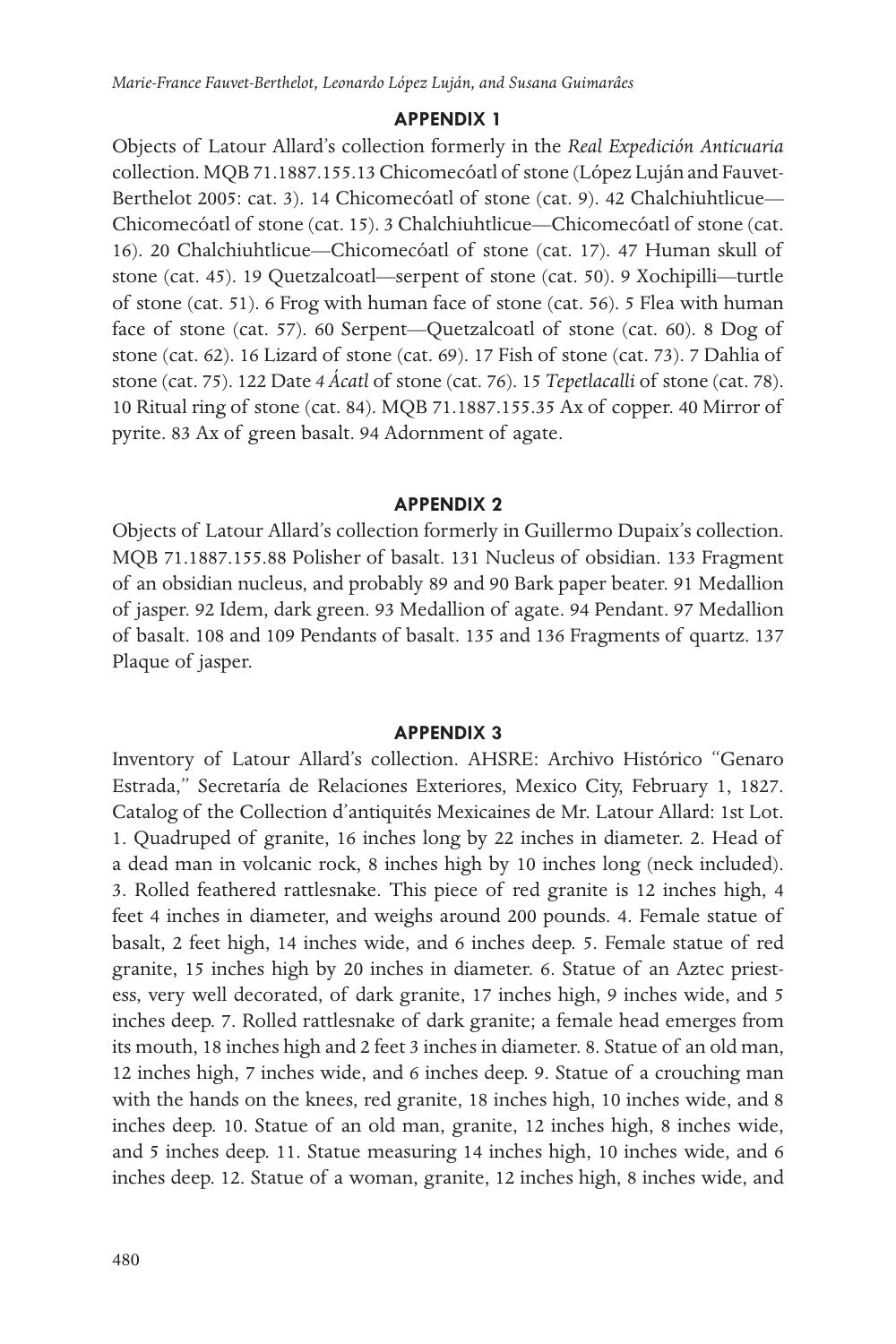5 inches deep. 13. Statue of a woman of red volcanic granite, 10 inches high, 6 inches wide, and 4 inches deep. 14. Statue of a woman of gray granite, 8 inches high, 6 inches wide, and 3 inches deep. 15. Ornament of red granite depicting a personage in bas-relief, 12 inches high, 10 inches wide, and 4 inches deep. 16. Statue depicting a crouching woman with the head broken, 8 inches high. 17. Idem, 12 inches high, 8 inches wide, and 7 inches deep. 18. Statue of a woman of volcanic rock, 11 inches high, 7 inches wide, and 4 inches deep. 19. Man's head of volcanic rock, 12 inches high by 12 inches wide. 20. Torso, 12 inches high, 6 inches wide, and 4 inches deep. 21. Greenstone statue, wooden and sonorous, 2 inches high, 5 inches wide, and 3 inches deep. 22. Circular ornament of granite with the symbol of the month of June in relief, 11 inches in diameter and 18 lines wide. 23. Chapiter of granite, decorated with reliefs, 11 inches high and 8 inches in diameter. 24. Block of granite, decorated with reliefs on three of its sides, 11 inches high, 8 inches wide, and 7 inches deep. 25. Circular stone, 12 inches in diameter. On its upper surface is a bundle of arrows in relief. 26. Idem. 27. Idem. 28. Idem. 29. Box of granite, decorated with reliefs on the four sides, 11 inches high, 8 inches wide, and 7 inches deep. 30. Small statue of granite inside the granite box. 31. Squarish stone with several reliefs, 15 inches high, 15 inches wide, and 3 inches deep. 32. Turtle with a woman's head of volcanic granite, 10 inches high, 16 inches wide, and 10 inches deep. 33. Coiled rattlesnake of granite, 18 inches high and 2 feet 10 inches in diameter. 34. Lion of volcanic stone, 14 inches long and 20 inches in diameter. 35. Armadillo with a man's head of red granite, 18 inches long, 12 inches high, and 8 inches deep. 36. Frog of granite, 15 inches long, 11 inches high, and 9 inches deep. 37. Coiled rattlesnake of granite, 9 inches high and 2 feet 6 inches in diameter. 38. Crocodile of granite, 2 feet 2 inches long, 8 inches wide, and 6 inches deep. 39. Fish of granite, 31 inches long, 9 inches wide, and 3 inches deep. 40. Recumbent quadruped of granite, 12 inches long by 8 inches high. 41. Idem. 42. Idem. 43. Téponaclé [*sic* for *teponaztli*], or Aztec drum of ironwood, 1 foot 7 inches long and 6 inches in diameter. 44. Small rattlesnake of red granite. 45. Small animal of volcanic stone. 46. Idem. 47. Idem. 48. Idem. 49. Idem. 50. Idem. 51. Torso of jasper. 52. Hand of stone. 53. Small statuette of serpentine. 54. Idem. 55. Small mask (unknown stone). 56. Spatula of stone. 57. Idem. 58. Ax of basalt. 59. Idem. 60. Idem. 61. Chisel of basalt. 62. Idem. 63. Idem. 64. Idem. 65. Idem. 66. Idem. 67. Idem. 68. Idem. 69. Idem. 70. Idem. 71. Cutting implement of copper used for sacrifices. 72. Stone implement for grinding. 73. Idem. 74. Idem. 75. Ribbed implement of basalt (unknown function). 76. Idem. 77. Adornment of serpentine for the neck. 78. Idem. 79. Idem. 80. Idem. 81. Idem. 82. Idem. 83. Idem. 84. Idem. 85. Idem. 86. Adornment of agate for the neck. 87. Idem. 88. Idem. 89. Idem. 90. Idem of cornelian. 91. Idem of aventurine. 92. Idem of turquoise. 93. Idem of basalt. 94. Idem. 95. Idem. 96. Idem. 97. Idem. 98. Mirror of metal. 99. Idem. 100. Idem. 101. Idem. 102. Kind of flageolet of ceramics. 103. Idem. 104. Idem.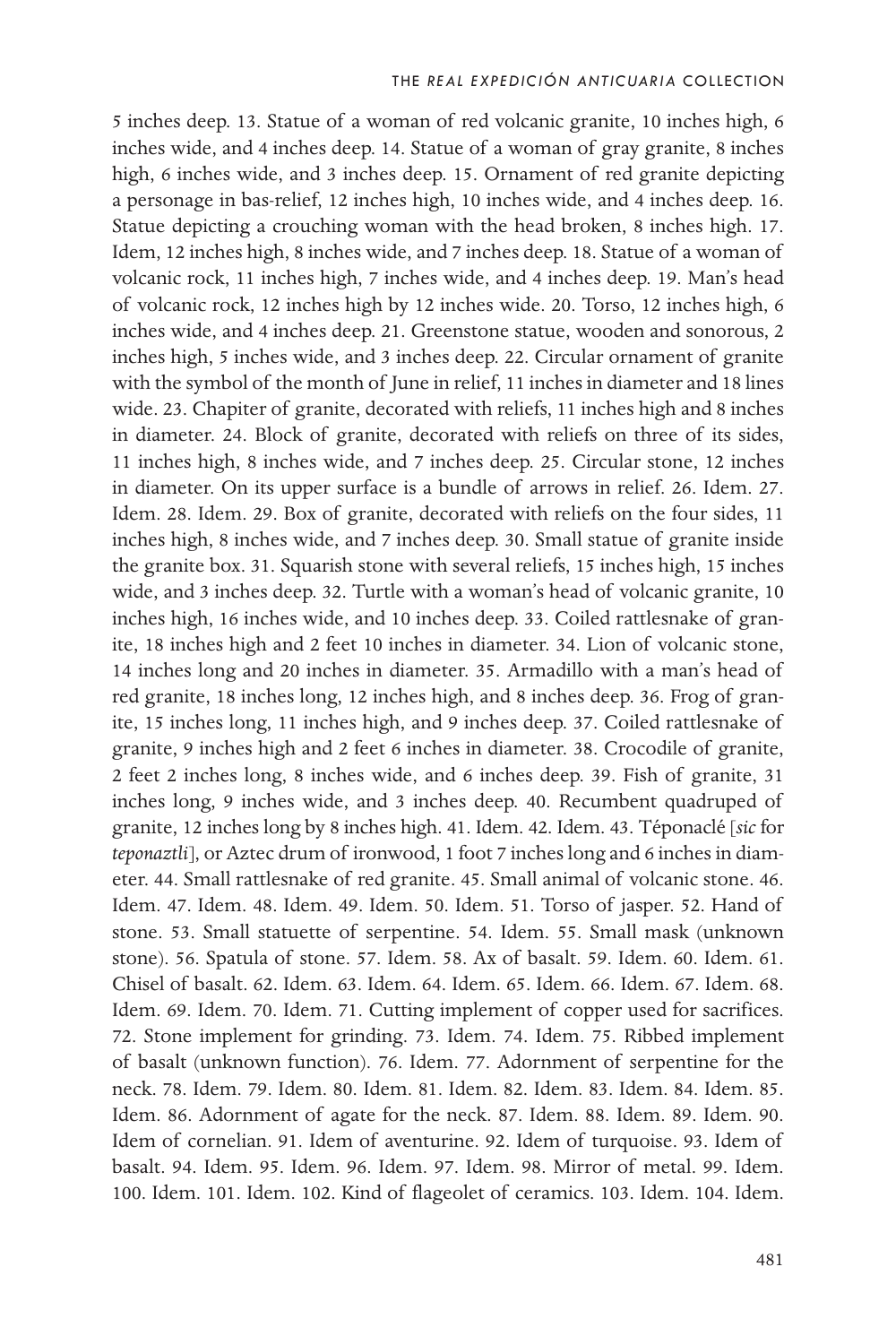105. Idem, broken. 106. Idem, broken. 107. Idem, broken. 108. Ceramic stamp, so-called seal of Montezuma. 109. Idem. 110. Ceramic spindle-whorl. 111. Idem. 112. Idem. 113. Idem. 114. Idem. 115. Idem. 116. Idem. 117. Ceramic mold. 118. Idem. 119. Idem. 120. Small ceramic implement (unknown function). 121. Idem. 122. Foot of a ceramic vase. 123. Idem. 124. Idem. 125. Fragment of a small ceramic statue. 126. Another fragment. 127. Statuette of red ceramics depicting an Aztec woman with a baby on her hip, 6 inches high. 128. Small statuette of black ceramics, 5 inches high, depicting a woman nursing a crocodile. 129. Infant in a cradle of ceramics. 130. Ceramic statuette, 6 inches high, depicting a crouching woman with an infant on her knees. 131. Idem, smaller. 132. Ceramic statuette, 6 inches high, depicting a kneeling woman. 133. Idem. 134. Idem. 135. Idem. 136. Idem. 137. Ceramic statuette depicting a man with wolf 's head. 138. Idem. 139. Ceramic statuette, 8 inches high, depicting an Aztec soldier with his armor. 140. Idem. 141. Idem. 142. Ceramic statuette, 8 inches high, depicting an Aztec priest. 143. Idem. 144. Ceramic statuette, 9 inches high, depicting a prince on his throne. 145. Small ceramic head. 146. Idem. 147. Idem. 148. Idem. 149. Idem. 150. Idem. 151. Idem. 152. Idem. 153. Idem. 154. Oval ceramic vase with 9 supports, 9 inches long. 155. Idem, rounded. 156. Idem, smaller, without supports. 157. Idem. 158. Idem. 159. Arrow head of obsidian. 160. Idem. 161. Idem. 162. Idem. 163. Blade of obsidian for clubs. 164. Idem. 165. Idem. 166. Idem. 167. Idem. 168. Idem. 169. Idem. 170. Idem. 171. Idem. 172. Idem. 173. Idem. 174. Idem. 175. Idem. 176. Idem. 177. Small stone covered with stucco from a building of Mitla. 178. Idem, collected in Palenque. 179. Idem, collected in Palenque. 180. Stucco, collected in Tezcuco. 181. Wooden coin used by the Spaniards in Mexico during the Conquest. 182. Idem.

2nd Lot. 1°. A box containing 120 plates in-folio outlined with Indian ink, representing all the Precolumbian monuments still preserved in Mexico. 2°. Three notebooks with manuscripts containing a travel account and descriptions of the monuments listed above. 3°. A notebook in-folio with fourteen pages made of agave paper containing several themes painted by the ancient Mexicans. It has notes written by the celebrated Boturini. 4°. A box containing thirty-eight color plates representing modern Mexican costumes and some popular scenes.

Price of the first lot: seventy thousand francs. Price of the second lot: seventy-five thousand francs.

Note. A discount will be applied to the person who buys all lots. There are also some objects of natural history, which will be given to the person who buys everything.

### **Archival Sources**

### **México**

AGN: Archivo General de la Nación, México, DF.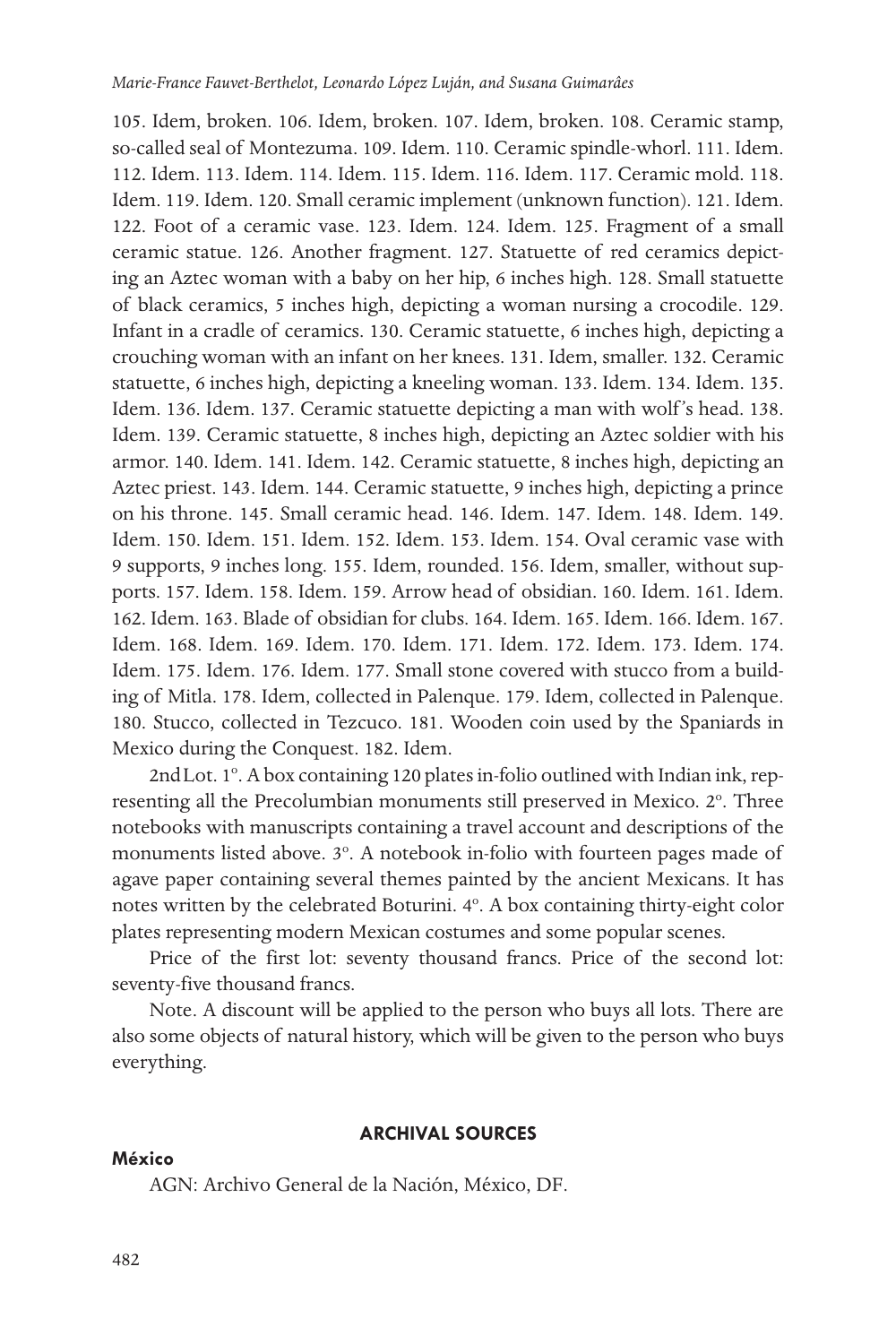- AHMNA: Archivo Histórico del Museo Nacional de Antropología, México, DF.
- AHSRE: Archivo Histórico "Genaro Estrada," Secretaría de Relaciones Exteriores, México, DF.

# **United States**

- CMR: Sir Thomas Phillipps Collection, Center for Maya Research, Barnardsvile, SC
- NL: Edward E. Ayer Collection, Newberry Library, Chicago. IL
- UNNC: Harry L. Dalton Collection, J. Murrey Atkins Library, University of North Carolina, Charlotte
- UTBLAC: Nettie Lee Benson Latin American Collection, University of Texas, Austin

# **France**

AMN: Archives Centrales des Musées Nationaux, Paris ANP: Archives Nationales, Fonds de la Maison du Roi, Paris

# **References Cited**

#### Aglio, Agostino

1831 Specimens of Mexican Sculpture in the Possession of M. Latour Allard in Paris. In *Antiquities of Mexico*, ed. Lord Kingsborough, vol. 4, pp. w/n. James Moyes, London.

#### Anonymous

- 1826a Antiquités mexicaines de M. Latour-Allard. *Revue encyclopédique* 31: 848– 851.
- 1826b Mexican Antiquities. *Literary Chronicle and Weekly Review* 388 (October 21): 670. London.
- 1852 Musée des Antiquités Américaines, au Louvre. Premier article. *Le Magasin Pittoresque* Vingtième année: 195–199.

Archives Centrales de Musées Nationaux

1840–1850 Collection d'Antiquités Mexicaines formant le cabinet de M. Latour-Allard, mentionnées et gravées dans l'ouvrage de lord Kingsborough, publiée par M. Aglio. Paris, Série A3.

# Bullock, William

1824 *Six Months Residence and Travels in Mexico*. J. Murray, London.

## Dupaix, Guillermo

- 1831 Viages de Guillelmo Dupaix sobre las antigüedades mejicanas. In *Antiquities of Mexico*, ed. Lord Kingsborough, vol. 4, pp. w/n, and vol. 5, pp. 207–343. James Moyes, London.
- 1834 *Antiquités mexicaines. Relation des trois expéditions du capitaine Dupaix, ordonnées en 1805, 1806, et 1807, pour la recherche des antiquités du pays*, 2 vols. Edited by Henri Baradère. J. Didot l'aîné, Paris.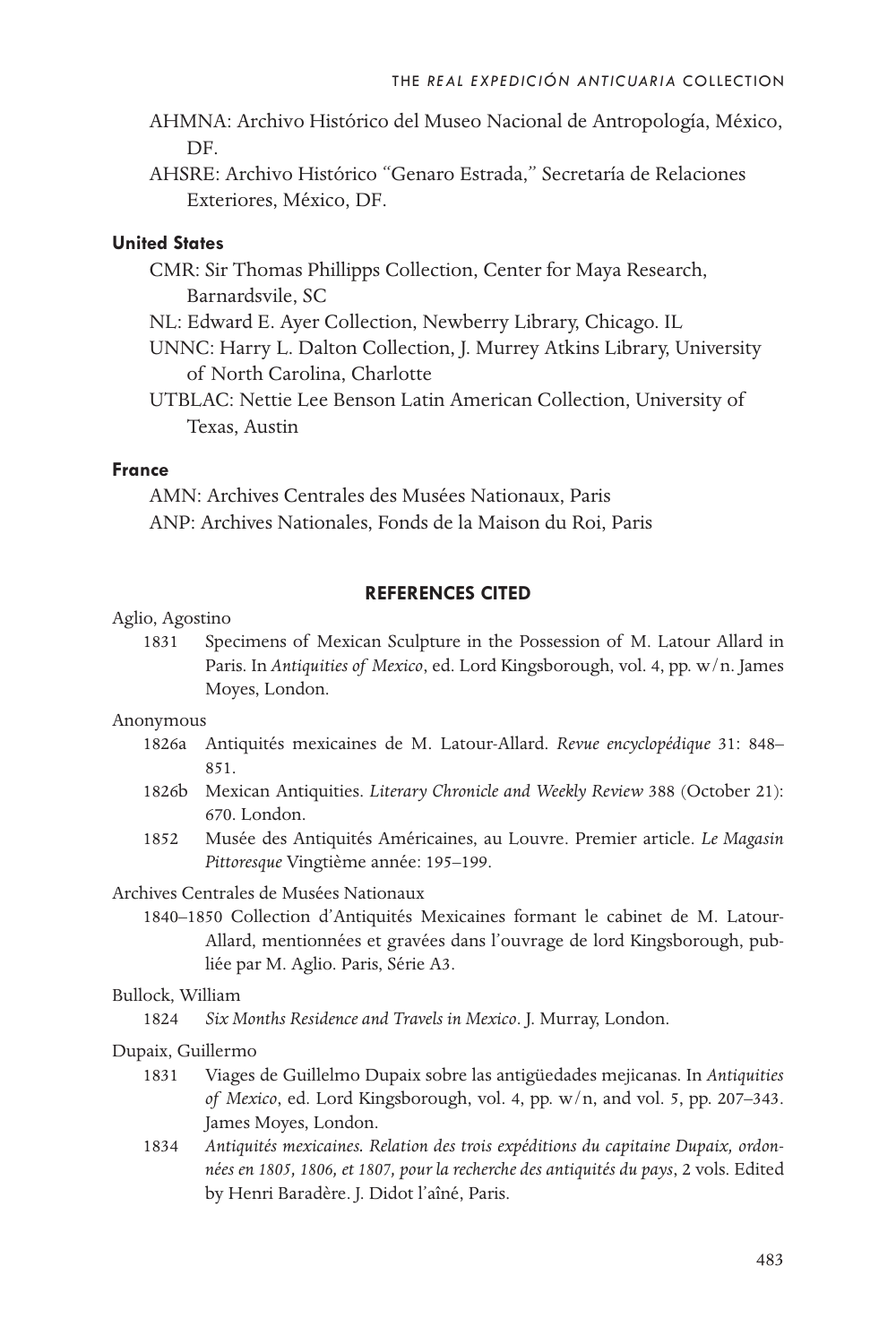1969 *Expediciones acerca de los antiguos monumentos de la Nueva España, 1805–1808*. Edited by José Alcina Franch. José Porrúa Turanzas, Madrid.

### Estrada de Gerlero, Elena

1994 La labor anticuaria novohispana en la época de Carlos IV: Guillermo Dupaix, precursor de la historia del arte prehispánico. In *XVII Coloquio Internacional de Historia del Arte*. *Arte, historia e identidad en América: Visiones comparativas*, vol. 1, ed. Gonzalo Curiel, Renato González Mello, and Juana Gutiérrez Haces, pp. 191–205. UNAM, México, DF.

#### Farcy, Charles

1834 Discours Préliminaire. Historique des découvertes, et considérations sur leur importance. In *Antiquités mexicaines. Relation des trois expéditions du capitaine Dupaix, ordonnées en 1805, 1806, et 1807, pour la recherche des antiquités du pays*, vol. 1, ed. Henri Baradère, pp. i–xiii. J. Didot l'aîné, Paris.

### Freeman, John Finley

1962 Manuscript Sources on Latin American Indians in the Library of the American Philosophical Society. *Proceedings of the American Philosophical Society* 106 (6): 530–540.

#### Frieberg, Edna B.

1980 *Bayou St. John in Colonial Louisiana, 1699–1803*. Harvey Press, New Orleans, LA.

### Guimarâes, Susana

- 1994 *Les anciennes collections précolombiennes au Louvre: Le musée des antiquités américaines de A. de Longpérier*. École du Louvre, Paris.
- 1996 *Le musée des antiquités américaines du Louvre (1850–1887). Une vision du collectionnisme américain au XIXème siècle*. Microfiche 96 0564. Institut d'Ethnologie, Paris.

#### Hamy, Ernest-Théodore

1890 *Les origines du Musée d'ethnographie. Histoire et documents*. Ernest Leroux, Paris.

# Latour Allard

- 1828 Extrait d'une lettre adressé à M. Warden par M. Latour-Allard, de la Nouvelle Orléans. Paris, le 23 avril 1828. *Bulletin de la Société de Géographie* 9: 276– 277.
- 1832 Nouveau canal dans la Louisiane. Extrait d'une lettre de M. Latour-Allard à M. Warden. Nouvelle-Orléans 23 mars 1832. *Bulletin de la Société de Géographie* 17: 304–305.

López Luján, Leonardo, and Marie-France Fauvet-Berthelot

2005 *Aztèques. La collection de sculptures du Musée du Quai Branly*. Musée du Quai Branly, Paris.

Palop Martínez, Josefina, and Alejandro Cerdá Esteve

1997 Nuevos documentos sobre las expediciones arqueológicas de Guillermo Dupaix por México, 1805–1808. *Revista Española de Antropología Americana* 27: 129–152.